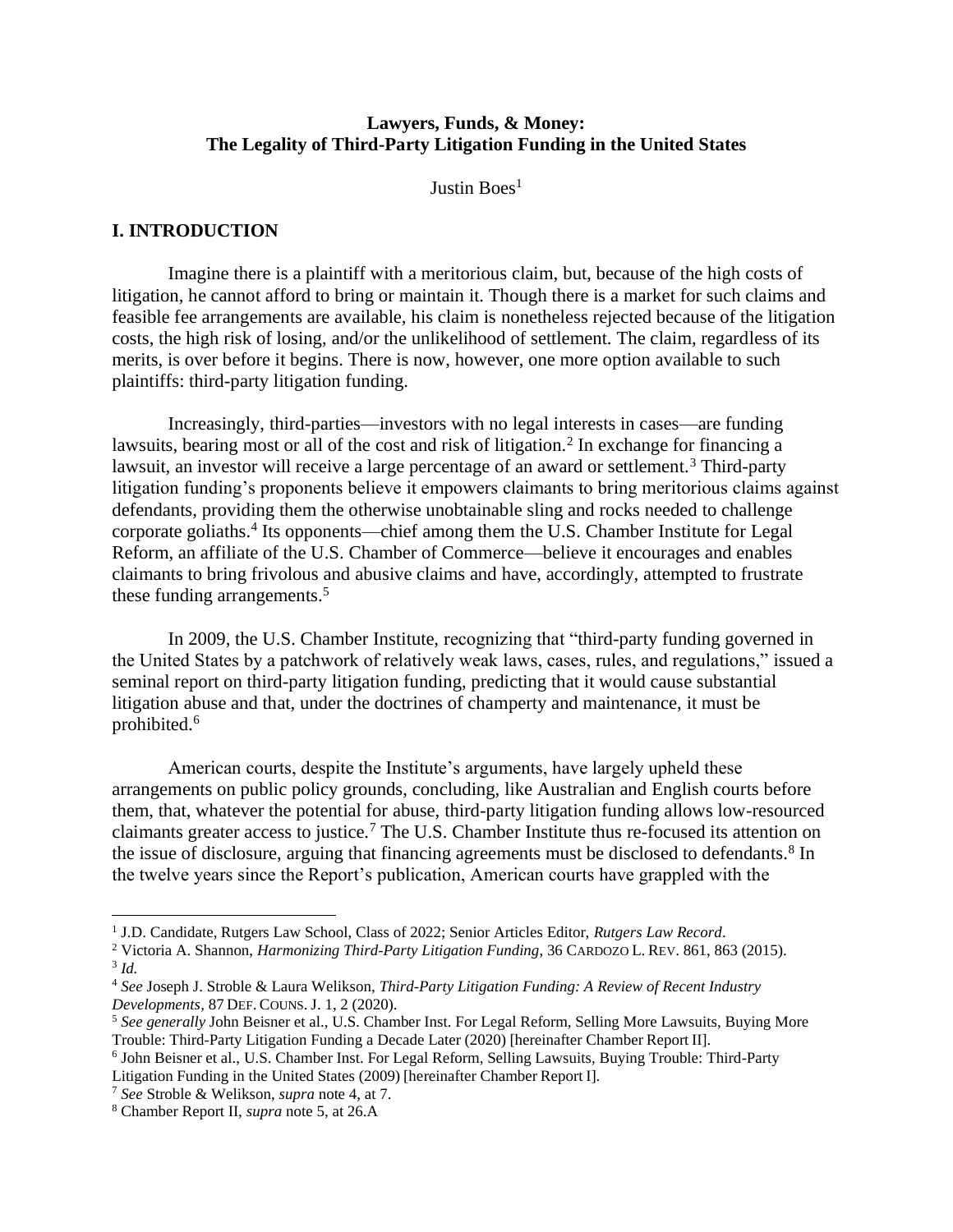Institute's arguments and have, by and large, rejected them, permitting third-party litigation funding and placing materials relating to these financing agreements beyond the scope of discovery.<sup>9</sup>

Part I of this Note provides a general overview of third-party litigation funding, from its modern origins in Australia and England to the litigation market as currently constituted in the United States. It concludes with a discussion of the U.S. Chamber Institute's 2009 Report, putting it in the political context of the tort-reform movement.

Part II reviews court opinions over the last decade that have considered the issue of whether the doctrines of champerty and maintenance necessarily bar third-party litigation funding in the United States, issues that were unlitigated when the Chamber Institute published its 2009 Report.

Part III reviews court opinions over the last decade concerning third-party litigation funding in the discovery context. In particular, whether financing agreements are generally "relevant" within the meaning of Federal Rule of Civil Procedure 26(a) as well as whether these agreements are protected under attorney-client privilege or the work-product doctrine.

Finally, Part IV briefly considers other developments regarding the disclosure of thirdparty litigation financing agreements. In particular, an Institute-sponsored proposal to add an additional fifth prong to Rule 26(a) to the Rules of Civil Procedure, which would require parties to disclose financing agreements to opposing parties "without awaiting a discovery request."<sup>10</sup>

### **II. THIRD-PARTY LITIGATION FUNDING, AN OVERVIEW**

The phrase "third-party litigation funding" has multiple meanings. As used in this Note, the phrase means, simply, any arrangement in which a non-party, with no legal interest in a lawsuit, contracts with a litigant to bear the costs of litigation in exchange for a percentage of the reward.

#### **A. Modern Origins**

While these arrangements date to Ancient Greece and Rome, where funders' motivations were socio-political, not economic,  $^{11}$  the development of modern third-party litigation funding, as now practiced in the United States, originates in Australia in the 1990s.<sup>12</sup> Though Australia and other common-law countries, like the United Kingdom<sup>13</sup>—was historically hostile to thirdparty intermeddling in litigation, it gradually began to relax restrictions on these arrangements, allowing them in insolvency proceedings and, eventually, in civil litigation generally.<sup>14</sup> Because

<sup>9</sup> *See* [Stroble & Welikson,](https://www.iadclaw.org/assets/1/17/Third-Party_Litigation_Funding_-_A_Review_of_Recent_Industry_Developments2.pdf?4180) *supra* note 4, at 10–15.

<sup>10</sup> [Fed. R. Civ. P. 26\(a\).](https://www.law.cornell.edu/rules/frcp/rule_26)

<sup>11</sup> *See* [Gina Marco Solas, Third Party Litigation Funding: A Comparative Analysis 15 \(2017\) \(Ph.D. thesis,](https://iris.unica.it/retrieve/handle/11584/248711/300802/Tesididottorato_GianMarco_Solas.pdf)  [University of Cagliari\).](https://iris.unica.it/retrieve/handle/11584/248711/300802/Tesididottorato_GianMarco_Solas.pdf)

<sup>12</sup> [Maya Steinitz,](https://scholarship.law.umn.edu/cgi/viewcontent.cgi?article=1451&context=mlr) *[Whose Claim Is This Anyway? Third-Party Litigation](https://scholarship.law.umn.edu/cgi/viewcontent.cgi?article=1451&context=mlr)* [Funding, 95 M](https://scholarship.law.umn.edu/cgi/viewcontent.cgi?article=1451&context=mlr)[INN](https://scholarship.law.umn.edu/cgi/viewcontent.cgi?article=1451&context=mlr). L. REV. [1268, 1279](https://scholarship.law.umn.edu/cgi/viewcontent.cgi?article=1451&context=mlr)   $(2011).$ 

<sup>13</sup> *See* [Solas,](https://iris.unica.it/retrieve/handle/11584/248711/300802/Tesididottorato_GianMarco_Solas.pdf) *[supra](https://iris.unica.it/retrieve/handle/11584/248711/300802/Tesididottorato_GianMarco_Solas.pdf)* [note 11, at 22–25.](https://iris.unica.it/retrieve/handle/11584/248711/300802/Tesididottorato_GianMarco_Solas.pdf)

<sup>14</sup> *See* [Steinitz,](https://scholarship.law.umn.edu/cgi/viewcontent.cgi?article=1451&context=mlr) *[supra](https://scholarship.law.umn.edu/cgi/viewcontent.cgi?article=1451&context=mlr)* note 1[2](https://scholarship.law.umn.edu/cgi/viewcontent.cgi?article=1451&context=mlr).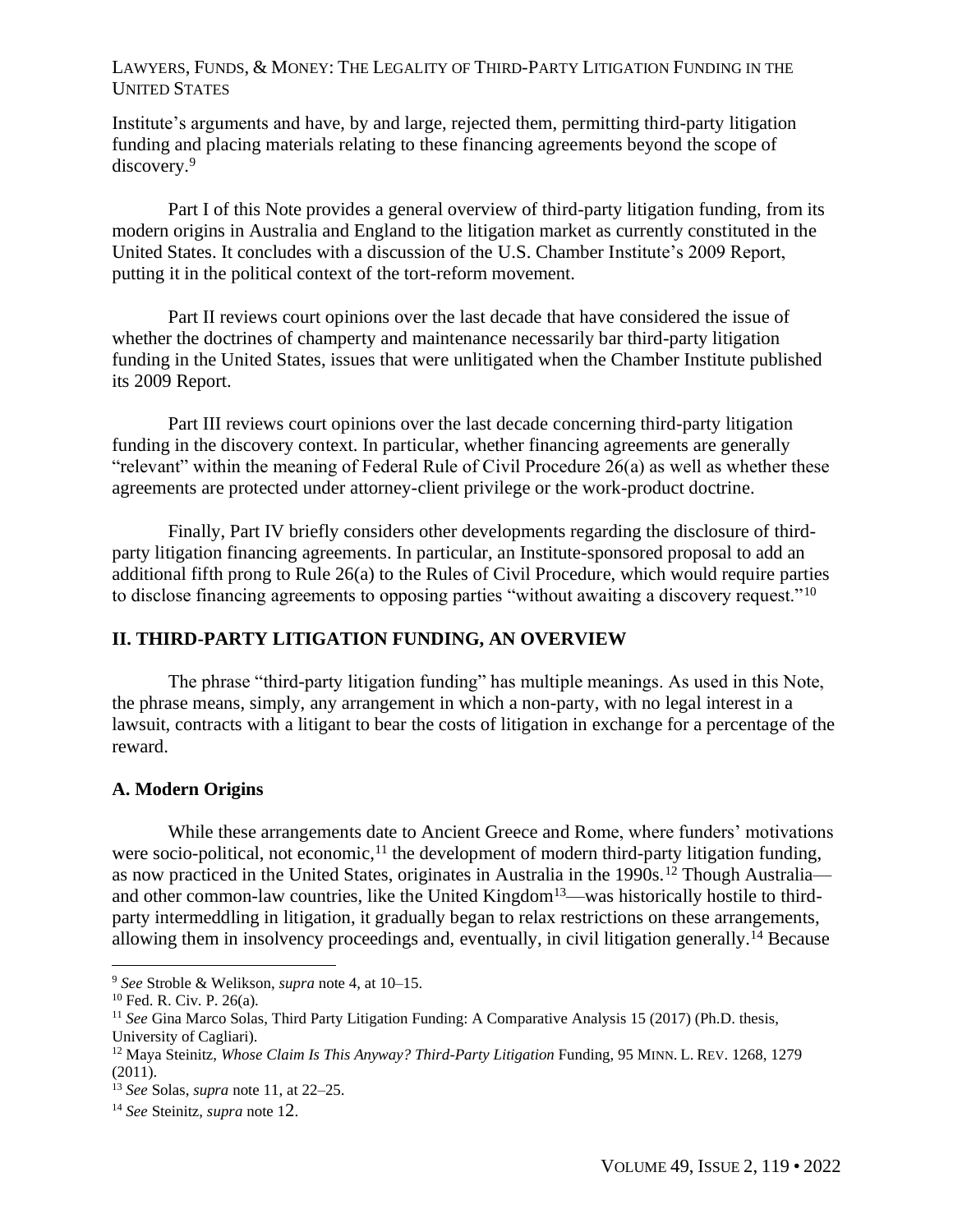Australia severely limits the use of contingency fees,<sup>15</sup> its courts came to recognize that thirdparty litigation funding would allow claimants of more modest means greater access to justice.<sup>16</sup> Since Australia includes the winning party's attorneys' fees in any damages award (the so-called British rule),  $17$  its courts were likely convinced that third-party investors would be effectively deterred from funding meretricious litigation. Accordingly, the Australian government, recognizing the public policy potential of these arrangements, gradually loosened its centuriesold common-law prohibitions on third-party intermeddling, thereby creating a new market for legal claims and defenses.<sup>18</sup>

Australia's newly progressive attitude toward third-party involvement in litigation culminated with the High Court's 2006 decision in *Campbells Cash and Carry Pty. Ltd. v. Fostif Pty. Ltd.<sup>19</sup>* In *Fostif*, Firmstones & Feil, Consultants, a small, Sydney-based accounting firm, brought a representative action (the Australian equivalent of a class action) on behalf of 2,000 small tobacco retailers against sixteen tobacco companies, seeking to recover \$100 million in licensing fees.<sup>20</sup> The accounting firm conceived of the claim, controlled the litigation, and, under the financing agreement, was due to receive one-third of the potential reward.<sup>21</sup> The companies argued that the agreement was clearly champertous and thus impermissible, but the High Court disagreed, finding that the arrangement was neither an abuse of process nor contrary to public policy.<sup>22</sup> In subsequent cases, the High Court clarified its ruling in *Fostif*, interpreting it to be "a ban on any general rule prohibiting the funding of litigation for reward."<sup>23</sup>

England, similarly, was re-evaluating its blanket bans on third-party intermeddling, abrogating all criminal and civil penalties for champerty in  $1967<sup>24</sup>$  In 2005, the English Court of Appeal clarified the uncertain legal status of litigation funding, holding in *Arkin* v. *Borchard Lines Ltd.* that litigation funding is not against public policy; on the contrary, it ruled that these arrangements facilitate access to justice, making them acceptable, provided the funder does not manage the litigation.<sup>25</sup>

With Australia and England legalizing third-party litigation funding, it seemed inevitable that the United States, another common-law country with high litigation costs, would likewise come to believe that this new form of third-party intermeddling should be permitted and promoted.

# **B. Defining Third-Party Litigation Funding**

<sup>15</sup> *[Id.](https://scholarship.law.umn.edu/cgi/viewcontent.cgi?article=1451&context=mlr)* [at 1278 n.23.](https://scholarship.law.umn.edu/cgi/viewcontent.cgi?article=1451&context=mlr)

<sup>16</sup> *[Id.](https://scholarship.law.umn.edu/cgi/viewcontent.cgi?article=1451&context=mlr)* [at 1279.](https://scholarship.law.umn.edu/cgi/viewcontent.cgi?article=1451&context=mlr)

<sup>17</sup> *[Id.](https://scholarship.law.umn.edu/cgi/viewcontent.cgi?article=1451&context=mlr)* [at 1278 n.23](https://scholarship.law.umn.edu/cgi/viewcontent.cgi?article=1451&context=mlr)[.](https://scholarship.law.umn.edu/cgi/viewcontent.cgi?article=1451&context=mlr)

<sup>18</sup> *[Id](https://scholarship.law.umn.edu/cgi/viewcontent.cgi?article=1451&context=mlr)*[. at 1279.](https://scholarship.law.umn.edu/cgi/viewcontent.cgi?article=1451&context=mlr)

<sup>19</sup> *Campbells Cash and Carry Pty. Ltd. v. Fostif Pty. Ltd.* [2006] 229 CLR 386 (Austl.).

<sup>20</sup> [Marcus Priest,](https://www.afr.com/policy/health-and-education/retailers-fight-tobacco-firms-over-fees-20030909-jv0o2) *[Retailers Fight Tobacco Firms Over Fees](https://www.afr.com/policy/health-and-education/retailers-fight-tobacco-firms-over-fees-20030909-jv0o2)*[, F](https://www.afr.com/policy/health-and-education/retailers-fight-tobacco-firms-over-fees-20030909-jv0o2)[INANCIAL](https://www.afr.com/policy/health-and-education/retailers-fight-tobacco-firms-over-fees-20030909-jv0o2) REVIEW [\(Sept. 9, 2003, 10:00 AM\),](https://www.afr.com/policy/health-and-education/retailers-fight-tobacco-firms-over-fees-20030909-jv0o2)  [https://www.afr.com/policy/health-and-education/retailers-fight-tobacco-firms-over-fees-20030909-jv0o2.](https://www.afr.com/policy/health-and-education/retailers-fight-tobacco-firms-over-fees-20030909-jv0o2)

<sup>&</sup>lt;sup>21</sup> *Campbells Cash and Carry Pty. Ltd. v. Fostif Pty. Ltd.* [2006] 229 CLR 386 (Austl.).

<sup>22</sup> *Id*.

<sup>23</sup> *[See](https://scholarship.law.umn.edu/cgi/viewcontent.cgi?article=1451&context=mlr)* [Steinitz,](https://scholarship.law.umn.edu/cgi/viewcontent.cgi?article=1451&context=mlr) *[supra](https://scholarship.law.umn.edu/cgi/viewcontent.cgi?article=1451&context=mlr)* [note 12, at 1280.](https://scholarship.law.umn.edu/cgi/viewcontent.cgi?article=1451&context=mlr)

<sup>24</sup> *[Id](https://scholarship.law.umn.edu/cgi/viewcontent.cgi?article=1451&context=mlr)*.

<sup>&</sup>lt;sup>25</sup> Arkin v. Borchard Lines Ltd (Costs Order) [2005] EWCA (Civ)  $655$  (Eng.).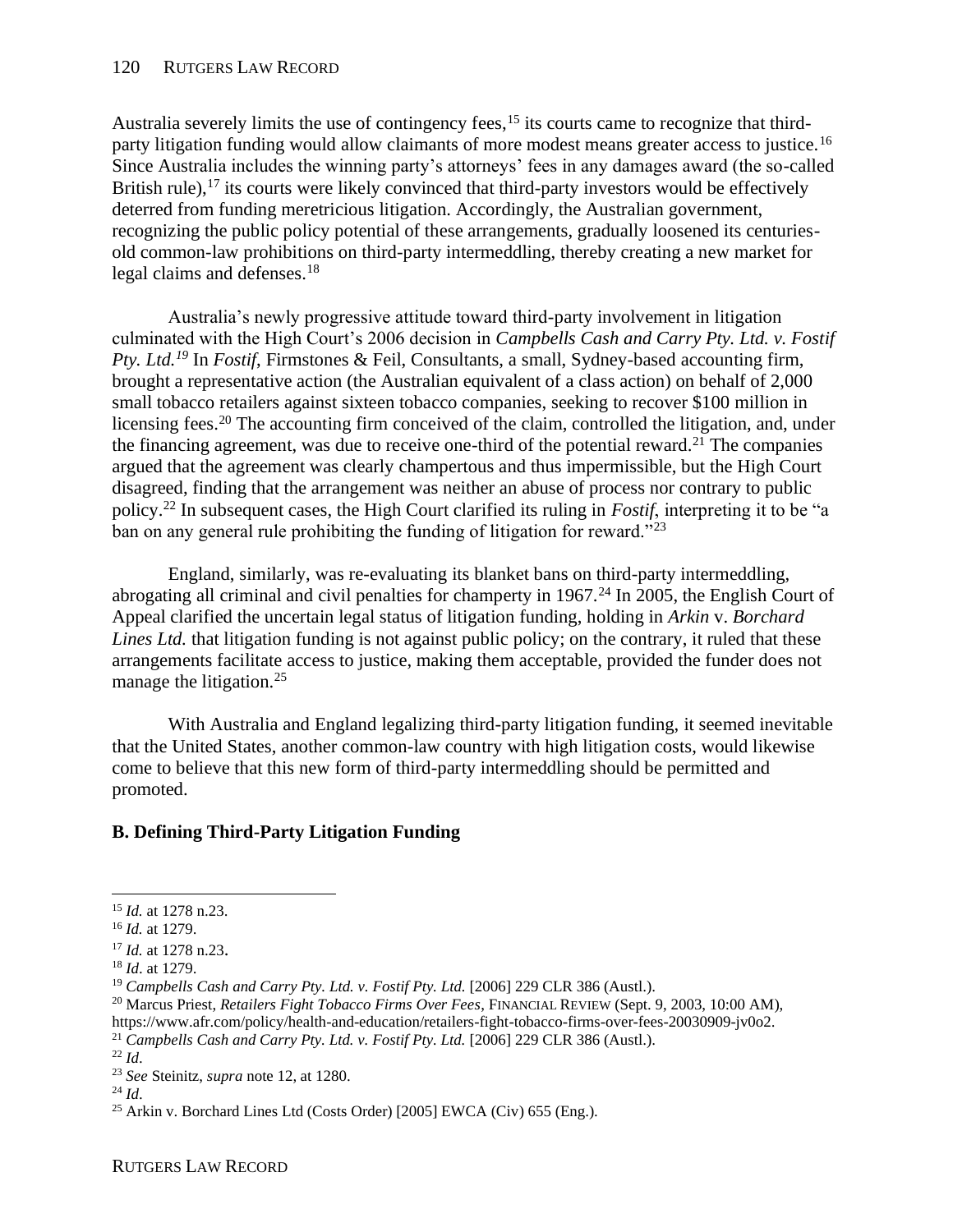The phrase refers both to the funding arrangement, as distinguished from contingency fees (when an "attorney advances services and other costs associated with prosecuting a case in exchange for a certain percentage of any recovery")<sup>26</sup> and litigation lending (when investors contract with a lawyer or the lawyer's firm, not the party in the lawsuit),  $27$  and the industry itself.<sup>28</sup>

In the simplest and most common funding arrangement, an investor—like a bank or hedge fund<sup>29</sup>—will fund a single case; in exchange, the investor will receive a percentage of the proceeds recovered from the case's resolution, whether through the courts or a settlement.<sup>30</sup> These are non-recourse arrangements, so, should the plaintiff lose, he is not obligated to recompense the investor.<sup>31</sup>

These arrangements, according to Victoria Shannon, in her article, *Harmonizing Third-Party Litigation Funding*, share two important characteristics: (1) the investor contracts directly with the client, not the client's lawyer, and (2) the investor never becomes a party to the lawsuit.<sup>32</sup> Aside from funding the lawsuit, the investor has no connection to the litigation.

### **C. The Litigation Finance Market**

Over the last decade, third-party litigation funding has become a burgeoning, multibillion-dollar, international industry.<sup>33</sup> In the United States, third-party litigation funding has grown exponentially, with US-based commercial entities raising an estimated \$1.8 billion in capital since 2016.<sup>34</sup> Burford Capital—a major, US-based litigation finance firm founded in 2009—reported spending over a billion dollars in investments in 2018, "the first time [it had] crossed that threshold."<sup>35</sup> While the majority of specialized funders are based in Australia, Germany, and the United Kingdom, where third-party litigation finance is more established, 36 there are increasingly more United States-based funders, which, like Burford, are devoted almost

<sup>26</sup> [Jason Lyon,](https://www.uclalawreview.org/revolution-in-progress-third-party-funding-of-american-litigation/) *[Revolution in Progress: Third-Party Funding of American Litigation](https://www.uclalawreview.org/revolution-in-progress-third-party-funding-of-american-litigation/)*[, 58 UCLA L.](https://www.uclalawreview.org/revolution-in-progress-third-party-funding-of-american-litigation/) REV. [571, 574](https://www.uclalawreview.org/revolution-in-progress-third-party-funding-of-american-litigation/)  [\(2010\).](https://www.uclalawreview.org/revolution-in-progress-third-party-funding-of-american-litigation/)

<sup>27</sup> *[See](https://papers.ssrn.com/sol3/papers.cfm?abstract_id=2419686)* [Shannon,](https://papers.ssrn.com/sol3/papers.cfm?abstract_id=2419686) *[supra](https://papers.ssrn.com/sol3/papers.cfm?abstract_id=2419686)* [note 2, at 863 n.3.](https://papers.ssrn.com/sol3/papers.cfm?abstract_id=2419686)

<sup>28</sup> *[See](https://scholarship.law.umn.edu/cgi/viewcontent.cgi?article=1451&context=mlr)* [Steinitz,](https://scholarship.law.umn.edu/cgi/viewcontent.cgi?article=1451&context=mlr) *[supra](https://scholarship.law.umn.edu/cgi/viewcontent.cgi?article=1451&context=mlr)* [note 12, at 1275–77.](https://scholarship.law.umn.edu/cgi/viewcontent.cgi?article=1451&context=mlr)

<sup>29</sup> *[See](https://papers.ssrn.com/sol3/papers.cfm?abstract_id=2419686)* [Shannon,](https://papers.ssrn.com/sol3/papers.cfm?abstract_id=2419686) *[supra](https://papers.ssrn.com/sol3/papers.cfm?abstract_id=2419686)* [note 2, at 871.](https://papers.ssrn.com/sol3/papers.cfm?abstract_id=2419686)

<sup>30</sup> *[See](https://www.uclalawreview.org/revolution-in-progress-third-party-funding-of-american-litigation/)* [Lyon,](https://www.uclalawreview.org/revolution-in-progress-third-party-funding-of-american-litigation/) *[supra](https://www.uclalawreview.org/revolution-in-progress-third-party-funding-of-american-litigation/)* [note 26, at 577.](https://www.uclalawreview.org/revolution-in-progress-third-party-funding-of-american-litigation/)

 $31$  *Id.* 

<sup>32</sup> [Shannon,](https://papers.ssrn.com/sol3/papers.cfm?abstract_id=2419686) *[supra](https://papers.ssrn.com/sol3/papers.cfm?abstract_id=2419686)* [note 2, at 863 n.3.](https://papers.ssrn.com/sol3/papers.cfm?abstract_id=2419686)

<sup>33</sup> [Mathew Goldstein & Jessica Silver-Greenberg,](https://www.nytimes.com/2018/06/25/business/hedge-funds-mass-torts-litigation-finance.html) *[Hedge Funds Look to Profit From Personal Injury Suits](https://www.nytimes.com/2018/06/25/business/hedge-funds-mass-torts-litigation-finance.html)*[,](https://www.nytimes.com/2018/06/25/business/hedge-funds-mass-torts-litigation-finance.html) [N.Y.](https://www.nytimes.com/2018/06/25/business/hedge-funds-mass-torts-litigation-finance.html) T[IMES](https://www.nytimes.com/2018/06/25/business/hedge-funds-mass-torts-litigation-finance.html)[, https://www.nytimes.com/2018/06/25/business/hedge-funds-mass-torts-litigation-finance.html \(last visited](https://www.nytimes.com/2018/06/25/business/hedge-funds-mass-torts-litigation-finance.html)  [March 28, 2021\).](https://www.nytimes.com/2018/06/25/business/hedge-funds-mass-torts-litigation-finance.html)

<sup>&</sup>lt;sup>34</sup> [Sean Thompson et al.,](https://static1.squarespace.com/static/5c6b0e19e8ba449a332c79a4/t/5f37092c55fedf5fa68d2cd7/1597442348200/United+States.pdf) *[United States](https://static1.squarespace.com/static/5c6b0e19e8ba449a332c79a4/t/5f37092c55fedf5fa68d2cd7/1597442348200/United+States.pdf)*[,](https://static1.squarespace.com/static/5c6b0e19e8ba449a332c79a4/t/5f37092c55fedf5fa68d2cd7/1597442348200/United+States.pdf) *[in](https://static1.squarespace.com/static/5c6b0e19e8ba449a332c79a4/t/5f37092c55fedf5fa68d2cd7/1597442348200/United+States.pdf)* THE THIRD PARTY L[ITIGATION](https://static1.squarespace.com/static/5c6b0e19e8ba449a332c79a4/t/5f37092c55fedf5fa68d2cd7/1597442348200/United+States.pdf) FUNDING R[EVIEW](https://static1.squarespace.com/static/5c6b0e19e8ba449a332c79a4/t/5f37092c55fedf5fa68d2cd7/1597442348200/United+States.pdf) 217, 217 (Leslie Perrin [ed., 2019\).](https://static1.squarespace.com/static/5c6b0e19e8ba449a332c79a4/t/5f37092c55fedf5fa68d2cd7/1597442348200/United+States.pdf)

<sup>35</sup> B[URFORD](https://www.burfordcapital.com/media/1734/fy-2019-report.pdf) CAP., BURFORD CAP. ANN. REP. 2019 [\(2019\),](https://www.burfordcapital.com/media/1734/fy-2019-report.pdf) https://www.burfordcapital.com/media/1734/fy-2019 report.pdf.

<sup>36</sup> *[See](https://papers.ssrn.com/sol3/papers.cfm?abstract_id=2419686)* [Shannon,](https://papers.ssrn.com/sol3/papers.cfm?abstract_id=2419686) *[supra](https://papers.ssrn.com/sol3/papers.cfm?abstract_id=2419686)* [note 2, at 872.](https://papers.ssrn.com/sol3/papers.cfm?abstract_id=2419686)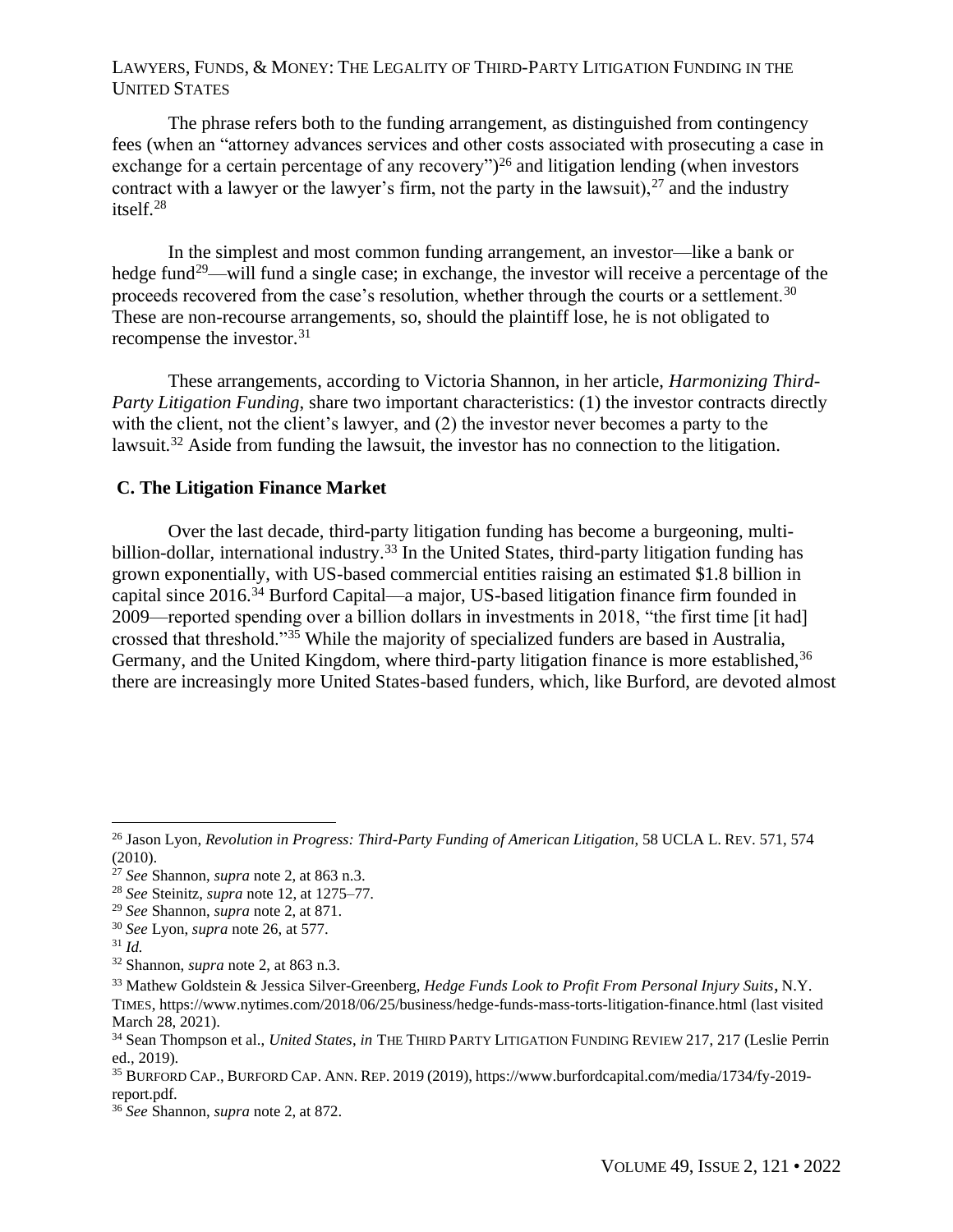#### 122 RUTGERS LAW RECORD

entirely to these investments.<sup>37</sup> These funders can be large, publicly-traded entities (like Burford Capital) or private funds (such as Longford Capital).<sup>38</sup>

There are two distinct litigation markets in the United States: commercial and consumer.<sup>39</sup> The commercial market typically concerns business-to-business disputes, such as anti-trust violations, intellectual property infringement, and trade secret misappropriation.<sup>40</sup> These cases can yield substantial rewards, exceeding \$10 million.<sup>41</sup> The consumer market, by contrast, largely consists of personal injury claims.<sup>42</sup> These claims can are brought individually or as class actions, and, compared to commercial claims, yield smaller rewards.<sup>43</sup> While the paradigmatic client is an impecunious plaintiff who, without litigation funding, cannot afford to bring a claim, clients are increasingly varied, from pro bono legal services to Fortune 500 companies.<sup>44</sup>

Typically, a third-party investor is contacted after a lawsuit has been initiated.<sup>45</sup> The person bringing the claim or defending against it will provide the investor with limited information.<sup>46</sup> Using this information, the investor, like a risk analyst, will consider the strengths and weaknesses of the client's case, the likelihood of success, and the ability to actually recover.<sup>47</sup> Based on these perceived odds, the investor may contribute the capital necessary to maintain the lawsuit, usually on a non-recourse basis.<sup>48</sup>

Though litigation finance is a seemingly novel means of maintaining lawsuits, it is not so dissimilar from two more-established legal lending schemes. As Jason Lyon observes in his article, *Revolution in Progress: Third-Party Funding of American Litigation*, the basic thirdparty litigation agreement (an outside investor bearing litigation costs on a non-recourse basis) is comparable to pre-settlement funding and syndicated lawsuits.<sup>49</sup> Under a pre-settlement agreement, an investor covers a litigant's living expenses while a lawsuit is pending, which are secured against a potential reward or settlement. In syndicated lawsuits, litigants, as a means of funding their lawsuits, sell partial rights in any reward or settlement to private investors; these investors, in turn, sell shares in the lawsuits.<sup>50</sup> The crucial difference between these schemes and third-party litigation funding is the size of the investment, and, concomitantly, the size of a

- <sup>40</sup> *[Id.](https://static1.squarespace.com/static/5c6b0e19e8ba449a332c79a4/t/5f37092c55fedf5fa68d2cd7/1597442348200/United+States.pdf)*
- <sup>41</sup> *[Id.](https://static1.squarespace.com/static/5c6b0e19e8ba449a332c79a4/t/5f37092c55fedf5fa68d2cd7/1597442348200/United+States.pdf)*

<sup>37</sup> *[See](https://www.lfcj.com/uploads/1/1/2/0/112061707/lcj_and_ilr_letter_on_tplf_to_civil_rules_committee_dec_21_2020.pdf)* [Letter from Laws. for Civ.](https://www.lfcj.com/uploads/1/1/2/0/112061707/lcj_and_ilr_letter_on_tplf_to_civil_rules_committee_dec_21_2020.pdf) [Just.](https://www.lfcj.com/uploads/1/1/2/0/112061707/lcj_and_ilr_letter_on_tplf_to_civil_rules_committee_dec_21_2020.pdf) [& U.S. Chamber Inst.](https://www.lfcj.com/uploads/1/1/2/0/112061707/lcj_and_ilr_letter_on_tplf_to_civil_rules_committee_dec_21_2020.pdf) [for Legal Reform to Rebecca A. Womeldorf, Sec.](https://www.lfcj.com/uploads/1/1/2/0/112061707/lcj_and_ilr_letter_on_tplf_to_civil_rules_committee_dec_21_2020.pdf) [of](https://www.lfcj.com/uploads/1/1/2/0/112061707/lcj_and_ilr_letter_on_tplf_to_civil_rules_committee_dec_21_2020.pdf)  [the Comm. on Rules of Prac](https://www.lfcj.com/uploads/1/1/2/0/112061707/lcj_and_ilr_letter_on_tplf_to_civil_rules_committee_dec_21_2020.pdf)[.](https://www.lfcj.com/uploads/1/1/2/0/112061707/lcj_and_ilr_letter_on_tplf_to_civil_rules_committee_dec_21_2020.pdf) [&](https://www.lfcj.com/uploads/1/1/2/0/112061707/lcj_and_ilr_letter_on_tplf_to_civil_rules_committee_dec_21_2020.pdf) [Proc.](https://www.lfcj.com/uploads/1/1/2/0/112061707/lcj_and_ilr_letter_on_tplf_to_civil_rules_committee_dec_21_2020.pdf) [of the Admin.](https://www.lfcj.com/uploads/1/1/2/0/112061707/lcj_and_ilr_letter_on_tplf_to_civil_rules_committee_dec_21_2020.pdf) [Off. of the U.S.](https://www.lfcj.com/uploads/1/1/2/0/112061707/lcj_and_ilr_letter_on_tplf_to_civil_rules_committee_dec_21_2020.pdf) [Cts., December 21, 2020, Appendix B,](https://www.lfcj.com/uploads/1/1/2/0/112061707/lcj_and_ilr_letter_on_tplf_to_civil_rules_committee_dec_21_2020.pdf) [https://www.lfcj.com/uploads/1/1/2/0/112061707/lcj\\_and\\_ilr\\_letter\\_on\\_tplf\\_to\\_civil\\_rules\\_committee\\_dec\\_21\\_202](about:blank) [0.pdf.](about:blank)

<sup>38</sup> *[See](https://static1.squarespace.com/static/5c6b0e19e8ba449a332c79a4/t/5f37092c55fedf5fa68d2cd7/1597442348200/United+States.pdf)* [Thompson,](https://static1.squarespace.com/static/5c6b0e19e8ba449a332c79a4/t/5f37092c55fedf5fa68d2cd7/1597442348200/United+States.pdf) *[supra](https://static1.squarespace.com/static/5c6b0e19e8ba449a332c79a4/t/5f37092c55fedf5fa68d2cd7/1597442348200/United+States.pdf)* [note 34.](https://static1.squarespace.com/static/5c6b0e19e8ba449a332c79a4/t/5f37092c55fedf5fa68d2cd7/1597442348200/United+States.pdf)

<sup>39</sup> *[Id.](https://static1.squarespace.com/static/5c6b0e19e8ba449a332c79a4/t/5f37092c55fedf5fa68d2cd7/1597442348200/United+States.pdf)*

<sup>42</sup> *[Id.](https://static1.squarespace.com/static/5c6b0e19e8ba449a332c79a4/t/5f37092c55fedf5fa68d2cd7/1597442348200/United+States.pdf)* <sup>43</sup> *[Id.](https://static1.squarespace.com/static/5c6b0e19e8ba449a332c79a4/t/5f37092c55fedf5fa68d2cd7/1597442348200/United+States.pdf)*

<sup>44</sup> *[Id.](https://static1.squarespace.com/static/5c6b0e19e8ba449a332c79a4/t/5f37092c55fedf5fa68d2cd7/1597442348200/United+States.pdf)* [at 218.](https://static1.squarespace.com/static/5c6b0e19e8ba449a332c79a4/t/5f37092c55fedf5fa68d2cd7/1597442348200/United+States.pdf)

<sup>45</sup> *[See](https://deliverypdf.ssrn.com/delivery.php?ID=840017005024118076101096099125113069035015009020000075110100089096007022074122012010028032100126054048009106098118092068115093055044090011064099009004121125082078026090054017013011118012069102013001002080113005097096115105100090100108023007007086020104&EXT=pdf&INDEX=TRUE)* [Shannon,](https://deliverypdf.ssrn.com/delivery.php?ID=840017005024118076101096099125113069035015009020000075110100089096007022074122012010028032100126054048009106098118092068115093055044090011064099009004121125082078026090054017013011118012069102013001002080113005097096115105100090100108023007007086020104&EXT=pdf&INDEX=TRUE) *[supra](https://deliverypdf.ssrn.com/delivery.php?ID=840017005024118076101096099125113069035015009020000075110100089096007022074122012010028032100126054048009106098118092068115093055044090011064099009004121125082078026090054017013011118012069102013001002080113005097096115105100090100108023007007086020104&EXT=pdf&INDEX=TRUE)* [note 2, at 872.](https://deliverypdf.ssrn.com/delivery.php?ID=840017005024118076101096099125113069035015009020000075110100089096007022074122012010028032100126054048009106098118092068115093055044090011064099009004121125082078026090054017013011118012069102013001002080113005097096115105100090100108023007007086020104&EXT=pdf&INDEX=TRUE)

<sup>46</sup> *[Id](https://deliverypdf.ssrn.com/delivery.php?ID=840017005024118076101096099125113069035015009020000075110100089096007022074122012010028032100126054048009106098118092068115093055044090011064099009004121125082078026090054017013011118012069102013001002080113005097096115105100090100108023007007086020104&EXT=pdf&INDEX=TRUE)*[.](https://deliverypdf.ssrn.com/delivery.php?ID=840017005024118076101096099125113069035015009020000075110100089096007022074122012010028032100126054048009106098118092068115093055044090011064099009004121125082078026090054017013011118012069102013001002080113005097096115105100090100108023007007086020104&EXT=pdf&INDEX=TRUE)

<sup>47</sup> *[Id](https://deliverypdf.ssrn.com/delivery.php?ID=840017005024118076101096099125113069035015009020000075110100089096007022074122012010028032100126054048009106098118092068115093055044090011064099009004121125082078026090054017013011118012069102013001002080113005097096115105100090100108023007007086020104&EXT=pdf&INDEX=TRUE)*[.](https://deliverypdf.ssrn.com/delivery.php?ID=840017005024118076101096099125113069035015009020000075110100089096007022074122012010028032100126054048009106098118092068115093055044090011064099009004121125082078026090054017013011118012069102013001002080113005097096115105100090100108023007007086020104&EXT=pdf&INDEX=TRUE)

<sup>48</sup> *[Id](https://deliverypdf.ssrn.com/delivery.php?ID=840017005024118076101096099125113069035015009020000075110100089096007022074122012010028032100126054048009106098118092068115093055044090011064099009004121125082078026090054017013011118012069102013001002080113005097096115105100090100108023007007086020104&EXT=pdf&INDEX=TRUE)*[.](https://deliverypdf.ssrn.com/delivery.php?ID=840017005024118076101096099125113069035015009020000075110100089096007022074122012010028032100126054048009106098118092068115093055044090011064099009004121125082078026090054017013011118012069102013001002080113005097096115105100090100108023007007086020104&EXT=pdf&INDEX=TRUE)

<sup>49</sup> *[See](https://www.uclalawreview.org/revolution-in-progress-third-party-funding-of-american-litigation/)* [Lyon,](https://www.uclalawreview.org/revolution-in-progress-third-party-funding-of-american-litigation/) *[supra](https://www.uclalawreview.org/revolution-in-progress-third-party-funding-of-american-litigation/)* [note 26, at 574.](https://www.uclalawreview.org/revolution-in-progress-third-party-funding-of-american-litigation/)

<sup>50</sup> [Ari Dobner,](https://scholarship.law.upenn.edu/cgi/viewcontent.cgi?article=3513&context=penn_law_review) *[Litigation For Sale](https://scholarship.law.upenn.edu/cgi/viewcontent.cgi?article=3513&context=penn_law_review)*[, 144, U.P](https://scholarship.law.upenn.edu/cgi/viewcontent.cgi?article=3513&context=penn_law_review)A. L. REV. [1529, 1529 \(1996\).](https://scholarship.law.upenn.edu/cgi/viewcontent.cgi?article=3513&context=penn_law_review)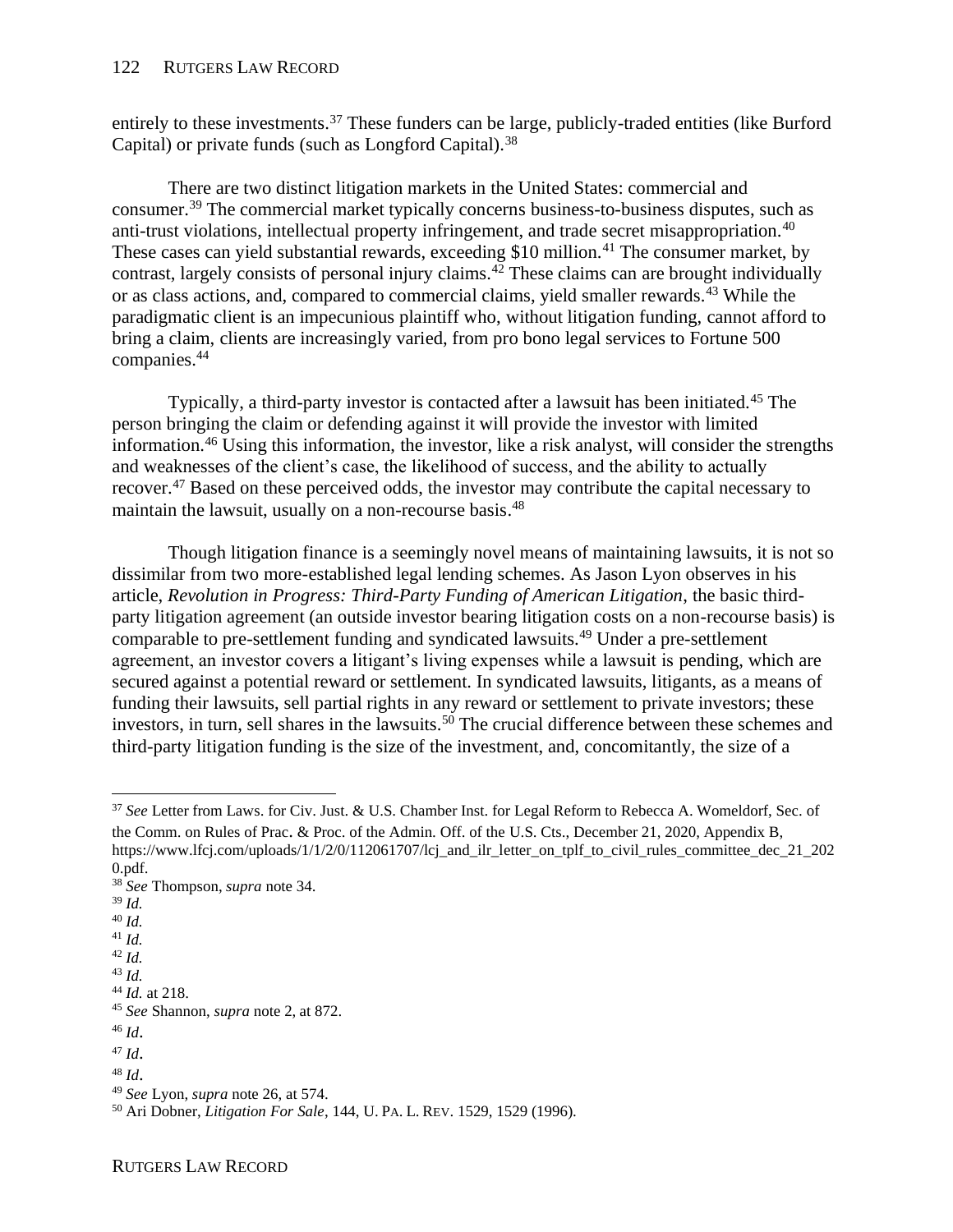potential award.<sup>51</sup> Whereas the average pre-settlement loan a decade ago was no greater than \$20,000, third-party investments often exceed \$15 million, with potential awards of \$100 million,<sup>52</sup> figures that have only increased over the intervening eleven years.<sup>53</sup>

## **D. A Recipe for Abuse | The U.S. Chamber Institute for Legal Reform's 2009 Report**

It was, one imagines, the predicted increase in mass torts, caused by third-party litigation funding, and the mammoth size of potential awards that inspired the U.S. Chamber Institute for Legal Reform to issue a report in October 2009 lambasting the practice.<sup>54</sup> While other defendantand business-favoring organizations, like the American Tort Reform Association, likewise issued papers criticizing alternative litigation financing around the same period,<sup>55</sup> the Institute's 2009 Report became the "landmark piece for all criticism of the practice."<sup>56</sup>

The Report, prepared by attorneys from Skadden, Arps, Slate, Meagher  $\&$  Flom,  $57$  was written after two major victories for the so-called tort reform movement. In 2005, President George W. Bush signed the Class Action Fairness Act ("CAFA"), which changed subject-matter jurisdiction rules governing class action lawsuits, allowing them to be removed from more plaintiff-friendly state courts to more defendant-favoring federal courts.<sup>58</sup> The ostensible purpose of the Act was to curb class action abuse, though opponents believe Congress' true motivation was to minimize corporate liability.<sup>59</sup> In 2007, in *Bell Atlantic Corp. v. Twombly*, the United States Supreme Court adopted a new pleading standard for federal complaints, supplanting the plaintiff-favoring notice pleading standard from *Conley v. Gibson* with a new, defendantfavoring plausibility standard, requiring plaintiffs to now demonstrate, "through factual matter," a "plausible" claim for relief.<sup>60</sup> Together, the Class Action Fairness Act and new "plausibility" pleading standard created greater hindrances for claimants, particularly in the class action context. The Act forced plaintiffs filing class action claims into less sympathetic federal courts, while the *Twombly* plausibility standard effectively made the barrier to entry higher for plaintiffs, further insulating defendants (especially businesses) from large lawsuits. Third-party litigation funding, then-fast developing in Australia and Europe, threatened to undermine these legislative and judicial victories.

With third-party litigation funding's legal status unclear, the U.S. Chamber Institute issued its 2009 Report with the goal of persuading courts and legislatures to revive the almost obsolete torts of champerty and maintenance, thus making third-party litigation illegal in the

<sup>51</sup> *[See](https://www.uclalawreview.org/revolution-in-progress-third-party-funding-of-american-litigation/)* [Lyon,](https://www.uclalawreview.org/revolution-in-progress-third-party-funding-of-american-litigation/) *[supra](https://www.uclalawreview.org/revolution-in-progress-third-party-funding-of-american-litigation/)* [note 26](https://www.uclalawreview.org/revolution-in-progress-third-party-funding-of-american-litigation/) at 574[.](https://www.uclalawreview.org/revolution-in-progress-third-party-funding-of-american-litigation/)

<sup>52</sup> *[Id](https://www.uclalawreview.org/revolution-in-progress-third-party-funding-of-american-litigation/)*[.](https://www.uclalawreview.org/revolution-in-progress-third-party-funding-of-american-litigation/)

<sup>53</sup> *[See](https://static1.squarespace.com/static/5c6b0e19e8ba449a332c79a4/t/5f37092c55fedf5fa68d2cd7/1597442348200/United+States.pdf)* [Thompson,](https://static1.squarespace.com/static/5c6b0e19e8ba449a332c79a4/t/5f37092c55fedf5fa68d2cd7/1597442348200/United+States.pdf) *[supra](https://static1.squarespace.com/static/5c6b0e19e8ba449a332c79a4/t/5f37092c55fedf5fa68d2cd7/1597442348200/United+States.pdf)* [note 34.](https://static1.squarespace.com/static/5c6b0e19e8ba449a332c79a4/t/5f37092c55fedf5fa68d2cd7/1597442348200/United+States.pdf)

<sup>54</sup> [Chamber Report II,](https://legaltimes.typepad.com/files/thirdpartylitigationfinancing.pdf) *[supra](https://legaltimes.typepad.com/files/thirdpartylitigationfinancing.pdf)* [note 5.](https://legaltimes.typepad.com/files/thirdpartylitigationfinancing.pdf)

<sup>55</sup> *See* [Letter from the Am. Tort Reform Ass'n, to Philip H. Schaeffer & Jeffrey B. Golden, Co-Chairs of the Am.](https://www.americanbar.org/content/dam/aba/administrative/ethics_2020/20111128-alf_white_paper_comments_all.pdf)  [Bar Ass'n Working Group on Alternative Litigation Financing \(Feb. 15, 2011\).](https://www.americanbar.org/content/dam/aba/administrative/ethics_2020/20111128-alf_white_paper_comments_all.pdf)

<sup>56</sup> *[See](https://iris.unica.it/retrieve/handle/11584/248711/300802/Tesididottorato_GianMarco_Solas.pdf)* [Solas,](https://iris.unica.it/retrieve/handle/11584/248711/300802/Tesididottorato_GianMarco_Solas.pdf) *[supra](https://iris.unica.it/retrieve/handle/11584/248711/300802/Tesididottorato_GianMarco_Solas.pdf)* [note 11, at 69](https://iris.unica.it/retrieve/handle/11584/248711/300802/Tesididottorato_GianMarco_Solas.pdf)[.](https://iris.unica.it/retrieve/handle/11584/248711/300802/Tesididottorato_GianMarco_Solas.pdf)

<sup>57</sup> [Chamber Report II,](https://legaltimes.typepad.com/files/thirdpartylitigationfinancing.pdf) *[supra](https://legaltimes.typepad.com/files/thirdpartylitigationfinancing.pdf)* [note 5.](https://legaltimes.typepad.com/files/thirdpartylitigationfinancing.pdf)

<sup>58</sup> [28 U.S.C.](https://www.law.cornell.edu/uscode/text/28/1332) **[§](https://www.law.cornell.edu/uscode/text/28/1332)** [1332\(d\) \(2012\).](https://www.law.cornell.edu/uscode/text/28/1332)

<sup>59</sup> [Jeffrey L. Roether,](https://ir.lawnet.fordham.edu/cgi/viewcontent.cgi?article=4271&context=flr) *[Interpreting Congressional Silence: Cafa's Jurisdictional Burden of Proof in Post-Removal](https://ir.lawnet.fordham.edu/cgi/viewcontent.cgi?article=4271&context=flr)  [Remand Proceedings](https://ir.lawnet.fordham.edu/cgi/viewcontent.cgi?article=4271&context=flr)*[, 75 F](https://ir.lawnet.fordham.edu/cgi/viewcontent.cgi?article=4271&context=flr)[ORDHAM](https://ir.lawnet.fordham.edu/cgi/viewcontent.cgi?article=4271&context=flr) L. REV. [2745, 2752 \(2007\).](https://ir.lawnet.fordham.edu/cgi/viewcontent.cgi?article=4271&context=flr)

<sup>60</sup> [Bell Atl. Corp. v. Twombly](https://supreme.justia.com/cases/federal/us/550/544/)[,](https://supreme.justia.com/cases/federal/us/550/544/) [550 U.S. 544, 570 \(2007\).](https://supreme.justia.com/cases/federal/us/550/544/)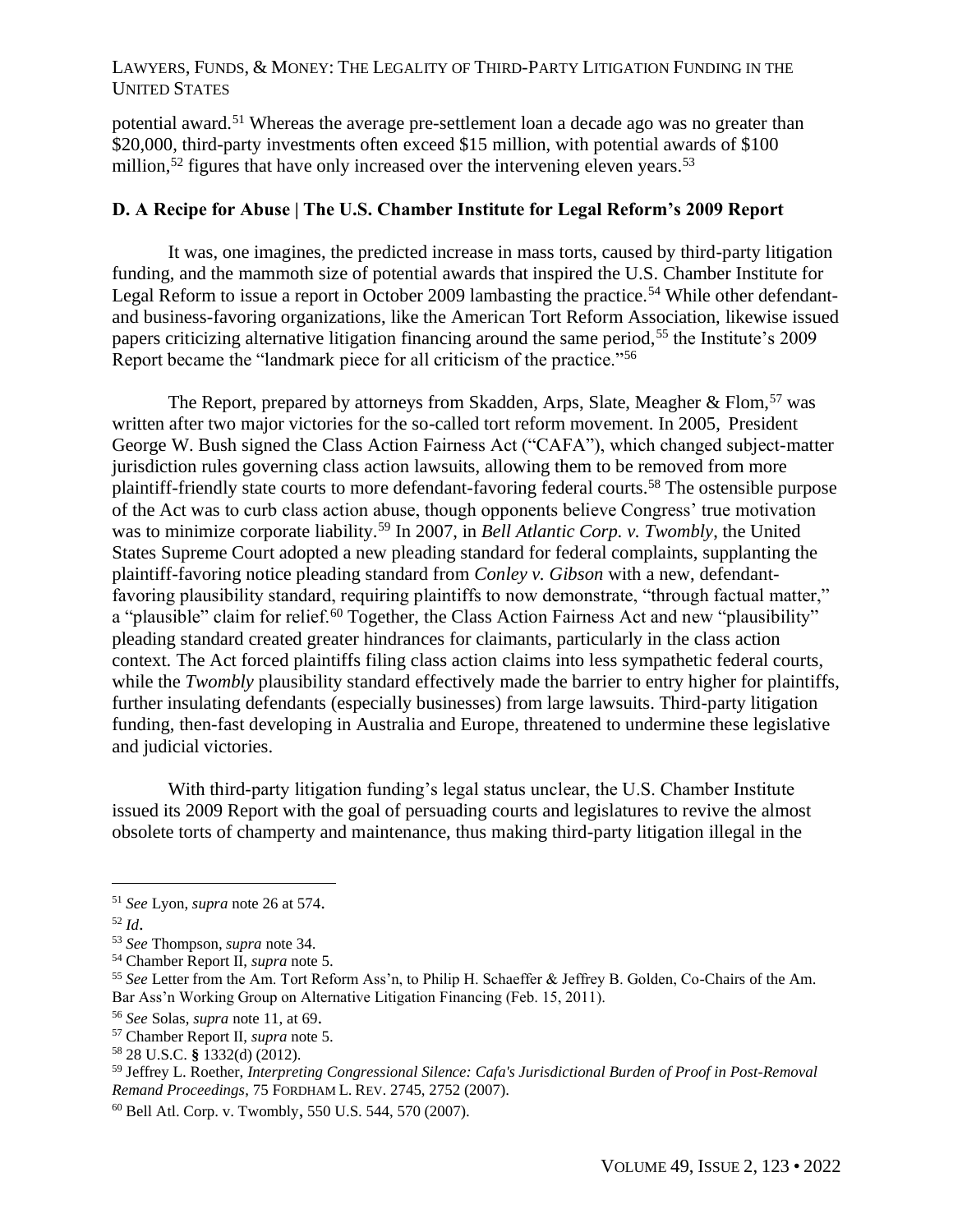United States.<sup>61</sup> The Chamber's fear, one speculates, was that American courts, like the common-law courts of Australia and England, would similarly find the medieval rationales for these torts uncompelling. Worse, American courts would not only permit such financing, they would promote it on public policy grounds, seeing these financing arrangements, like the courts in *Fostif* and *Arkin*, as a commendable means of promoting greater access to justice for indigent plaintiffs. A report from a well-known lobbying group on a little-known subject, framed in terms favorable to the organization's objectives, could have an agenda-setting effect, persuading courts and legislatures—primed, after CAFA and *Twombly*, to be wary of aggregate litigation—that the potential for frivolous and abusive lawsuits, enabled by third-party litigation funding, would far outweigh whatever access to courts such financing might provide.

Under the existing contingency-fee based system, the Report argues, only meritorious claims are brought, as this system, combined with the high cost of litigation, disincentivizes attorneys working on contingency from bringing non-meritorious claims.<sup>62</sup> Because third-party litigation funding allows attorneys to "offload" the cost and risk of litigation, frivolous and abusive cases "that plaintiffs and their attorneys ordinarily would not have pursued are [now] much more likely to be filed."<sup>63</sup> This risk of abusive litigation is especially pronounced in the class action context, which, the Report notes, was "already very vulnerable to abuse."<sup>64</sup>

Using the familiar David and Goliath analogy, the Report reverses the roles.<sup>65</sup> The victims of this anticipated increase in abusive aggregate litigation would not be corporate goliaths.<sup>66</sup> It would be motorists, professional-service providers, and small-business owners, people and entities who cannot financially contend with investor-backed classes and, accordingly, will face coercive pressure to settle cases, regardless of the merits, as that would be the more economically efficient option for them.<sup>67</sup> However, the Report optimistically concludes, this future of unbridled frivolous litigation is not inevitable.<sup>68</sup> In 2009, when the Report was published, third-party funding was not prevalent and "governed by 'a patchwork of relatively weak laws, cases, rules, and regulations—and they are only in force in a handful of states."<sup>69</sup> The United States could thus avoid the fates of Australia and Europe by prohibiting the practice entirely or, at a minimum, prohibiting its use in aggregate litigation.<sup>70</sup>

### **III. CHAMPERTY & MAINTENANCE AS APPLIED TO THIRD-PARTY LITIGATION FUNDING IN THE UNITED STATES**

## **A. Historical Background**

- <sup>61</sup> [Chamber](https://legaltimes.typepad.com/files/thirdpartylitigationfinancing.pdf) Report I, *[supra](https://legaltimes.typepad.com/files/thirdpartylitigationfinancing.pdf)* [note 6, at 4, 7–9.](https://legaltimes.typepad.com/files/thirdpartylitigationfinancing.pdf)
- <sup>62</sup> *[Id](https://legaltimes.typepad.com/files/thirdpartylitigationfinancing.pdf)*[. at 5.](https://legaltimes.typepad.com/files/thirdpartylitigationfinancing.pdf)
- <sup>63</sup> *[Id.](https://legaltimes.typepad.com/files/thirdpartylitigationfinancing.pdf)*
- <sup>64</sup> *[Id](https://legaltimes.typepad.com/files/thirdpartylitigationfinancing.pdf)*[. at 1.](https://legaltimes.typepad.com/files/thirdpartylitigationfinancing.pdf)
- <sup>65</sup> *[Id](https://legaltimes.typepad.com/files/thirdpartylitigationfinancing.pdf)*[. at 4.](https://legaltimes.typepad.com/files/thirdpartylitigationfinancing.pdf) <sup>66</sup> *[Id](https://legaltimes.typepad.com/files/thirdpartylitigationfinancing.pdf)*.
- 
- <sup>67</sup> *[Id](https://legaltimes.typepad.com/files/thirdpartylitigationfinancing.pdf)*[. at 4, 7.](https://legaltimes.typepad.com/files/thirdpartylitigationfinancing.pdf) <sup>68</sup> *Id.* [at 12.](https://legaltimes.typepad.com/files/thirdpartylitigationfinancing.pdf)
- <sup>69</sup> *[Id](https://legaltimes.typepad.com/files/thirdpartylitigationfinancing.pdf)*[. at 4, 12.](https://legaltimes.typepad.com/files/thirdpartylitigationfinancing.pdf)
- <sup>70</sup> *[Id](https://legaltimes.typepad.com/files/thirdpartylitigationfinancing.pdf)*[. at 12.](https://legaltimes.typepad.com/files/thirdpartylitigationfinancing.pdf)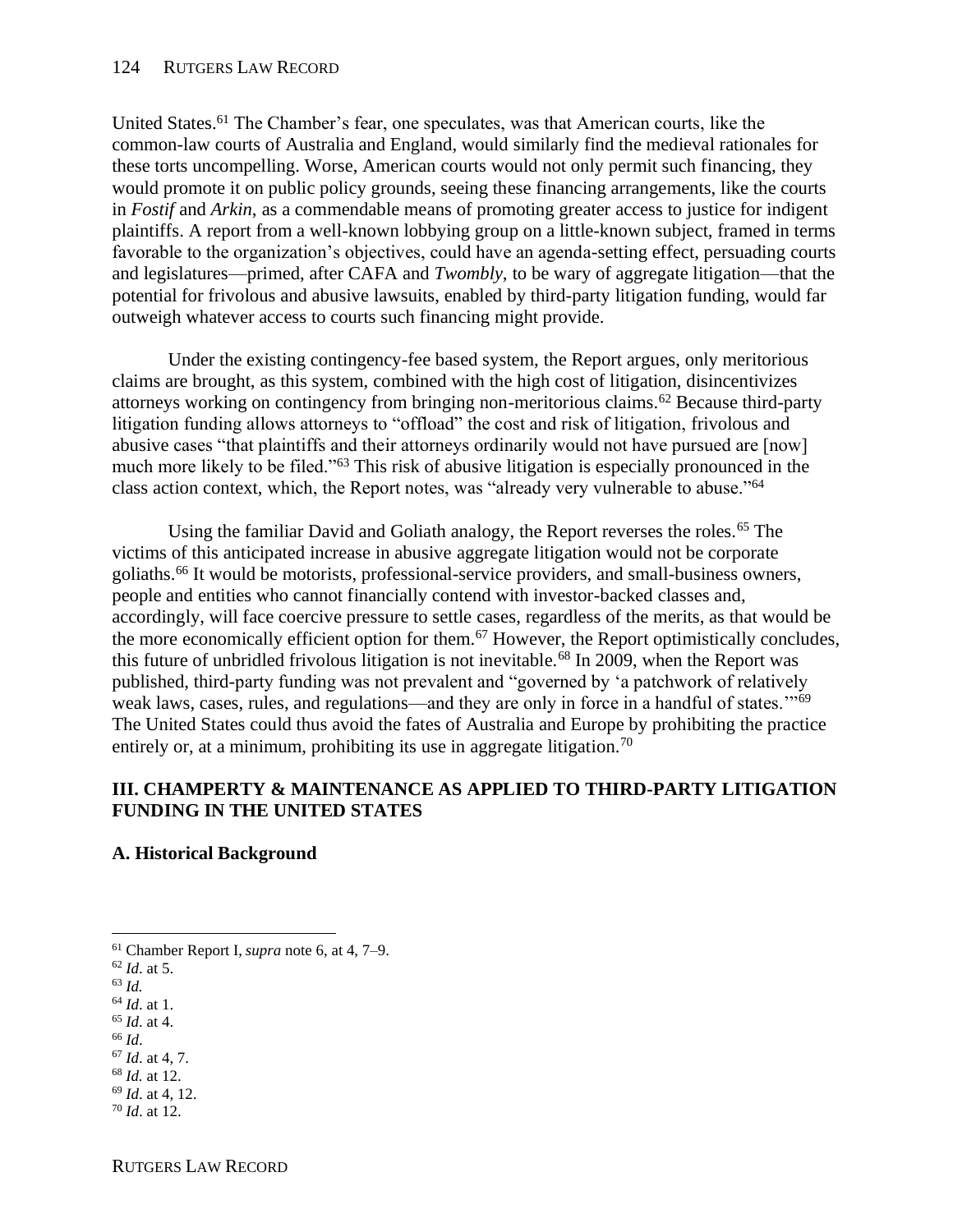In its 2009 Report, the U.S. Chamber Institute complained that there was no nationwide consensus or conversation regarding the continued viability of champerty and maintenance and whether these doctrines would bar third-party litigation funding.<sup>71</sup> While courts had not yet applied them to litigation finance, discussion of champerty and maintenance, contrary to the Institute, had been ongoing since the founding of the United States.<sup>72</sup>

Beginning in the nineteenth-century, as public attitudes towards third-party involvement in litigation were slowly changing, American courts started to question the extent to which these torts should be enforced to prevent third-party intervention.<sup>73</sup> Though American courts were increasingly sympathetic to indigent plaintiffs, who, despite having legitimate claims, lacked the financial means to file suit, courts were also wary of money-minded third-parties, who, they feared, would intermeddle in litigation solely for profit. As then-Judge Cardozo, writing for the New York Court of Appeals in 1929, succinctly put it: "[I]t seems to be agreed that anyone may lawfully give money to a poor man to enable him to carry on his suit. . . . What is feared and forbidden is the oppressive intermeddling of wealth or officialdom for publicity or profit."<sup>74</sup>

Over the twentieth-century, with the advent of Legal Aid, the public increasingly supported limiting the enforcement of champerty and maintenance to allow indigent claimants greater access to courts, but these torts were not all together eliminated.<sup>75</sup> The tort of maintenance continued to prevent attorneys from soliciting clients, and the tort of champerty continued to prevent attorneys from working on contingency.<sup>76</sup> Third-party litigation funding thus presented a thorny problem, as it both supported the public interest's in providing indigent claimants greater court access while, at the same time, risked allowing third-parties to profit from those claimants' lawsuits. In 1998, when European firms started to fund lawsuits in the United States,  $77$  it was an open question whether the public interest would overcome these for-profit concerns. During the last decade, some states, discussed *infra*, have found that the risk of profiteering outweighs the purported benefits of providing indigent claimants greater access to courts and, accordingly, have prohibited third-party funding of claims. The general trend, however, is to allow such arrangements.

#### **B.** *Case Study* **| Minnesota's Prohibition on Third-Party Litigation Funding**

Third-party litigation funding's opponents argue that these funding arrangements constituted champerty and/or maintenance, making them illegal.<sup>78</sup> Champerty, a common-law tort under English law, is an agreement "between a stranger to a lawsuit and a litigant by which the stranger pursues the litigant['s] claims as consideration for receiving part of any judgment

<sup>71</sup> *[Id](https://legaltimes.typepad.com/files/thirdpartylitigationfinancing.pdf)*[. at 4.](https://legaltimes.typepad.com/files/thirdpartylitigationfinancing.pdf)

<sup>72</sup> *[See](https://www.uclalawreview.org/revolution-in-progress-third-party-funding-of-american-litigation/)* [Lyon,](https://www.uclalawreview.org/revolution-in-progress-third-party-funding-of-american-litigation/) *[supra](https://www.uclalawreview.org/revolution-in-progress-third-party-funding-of-american-litigation/)* [note 26, at 581.](https://www.uclalawreview.org/revolution-in-progress-third-party-funding-of-american-litigation/)

<sup>73</sup> *[Id](https://www.uclalawreview.org/revolution-in-progress-third-party-funding-of-american-litigation/)*[. at 581–82.](https://www.uclalawreview.org/revolution-in-progress-third-party-funding-of-american-litigation/)

<sup>74</sup> *In re* [Gilman,](https://casetext.com/case/matter-of-gilman-3) 167 N.E. 437, 439 (N.Y. 1929) (quoting 1 WILLIAM HAWKINS, PLEAS OF THE CROWN ch. 27 (6) §26 p. 460, quoted in *Neville v. London "Express" Newspaper*, 35 L.Q.R. 233, 379 (1919)).

<sup>75</sup> *See* [Solas,](https://iris.unica.it/retrieve/handle/11584/248711/300802/Tesididottorato_GianMarco_Solas.pdf) *supra* note 11, at 30.

<sup>76</sup> *[See](https://www.uclalawreview.org/revolution-in-progress-third-party-funding-of-american-litigation/)* [Lyon,](https://www.uclalawreview.org/revolution-in-progress-third-party-funding-of-american-litigation/) *[supra](https://www.uclalawreview.org/revolution-in-progress-third-party-funding-of-american-litigation/)* [note 26, at 582.](https://www.uclalawreview.org/revolution-in-progress-third-party-funding-of-american-litigation/)

<sup>77</sup> Chamber Report [II,](about:blank) *[supra](about:blank)* [5](about:blank)[, at 2–3.](about:blank)

<sup>78</sup> [Jarrett Lewis,](https://www.law.georgetown.edu/legal-ethics-journal/wp-content/uploads/sites/24/2020/09/GT-GJLE200029.pdf) *[Third-Party Litigation Funding: A Boon or Bane to the Progress of Civil Justice?](https://www.law.georgetown.edu/legal-ethics-journal/wp-content/uploads/sites/24/2020/09/GT-GJLE200029.pdf)*[, 33](https://www.law.georgetown.edu/legal-ethics-journal/wp-content/uploads/sites/24/2020/09/GT-GJLE200029.pdf) G[EO](https://www.law.georgetown.edu/legal-ethics-journal/wp-content/uploads/sites/24/2020/09/GT-GJLE200029.pdf). J. L[EGAL](https://www.law.georgetown.edu/legal-ethics-journal/wp-content/uploads/sites/24/2020/09/GT-GJLE200029.pdf) ETHICS [687, 692 \(2020\).](https://www.law.georgetown.edu/legal-ethics-journal/wp-content/uploads/sites/24/2020/09/GT-GJLE200029.pdf)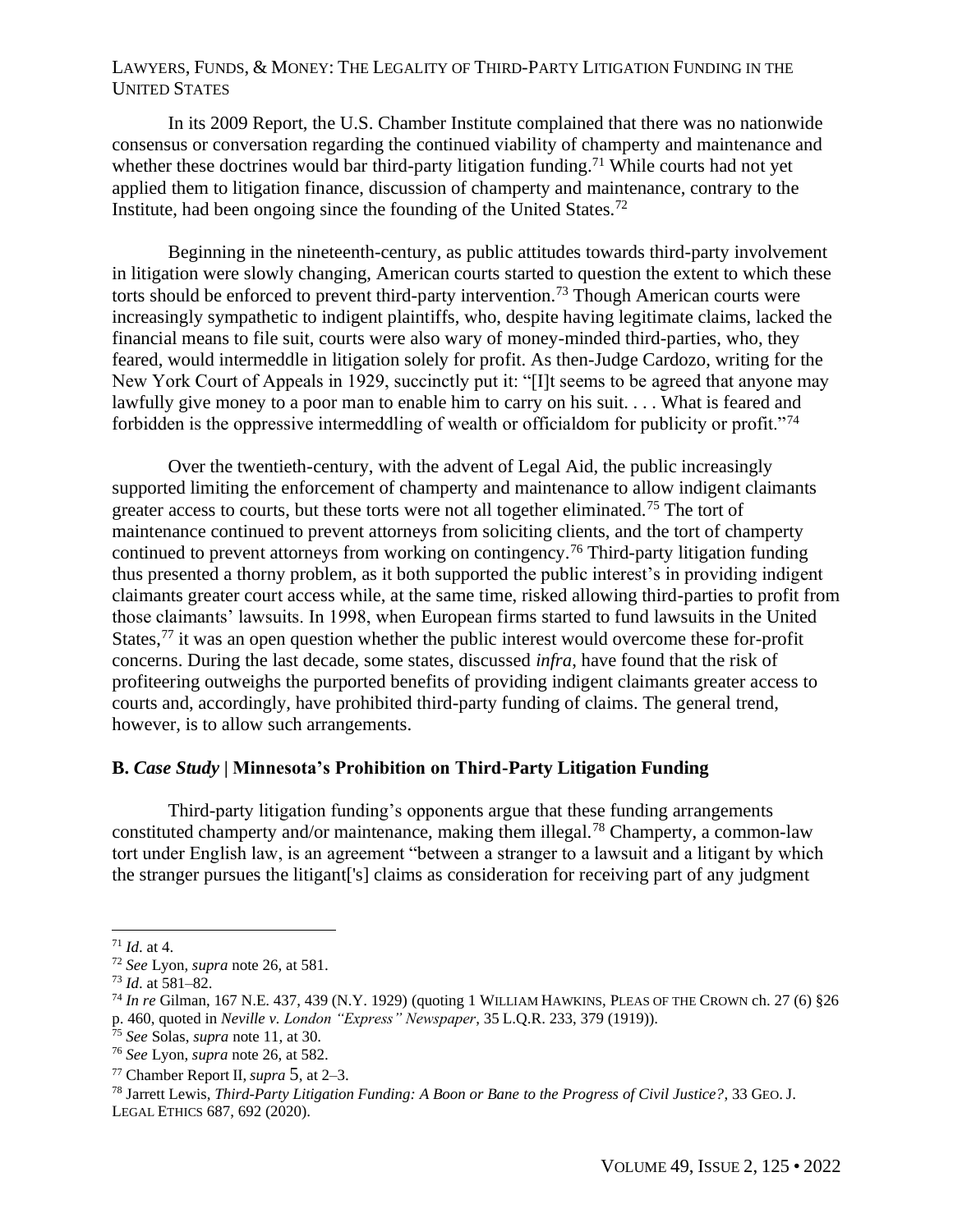proceeds."<sup>79</sup> Maintenance, a similar concept, is the assistance in "prosecuting or defending a lawsuit given to a litigant by someone who has no bona fide interest in the case; meddling in someone else's litigation."<sup>80</sup> The U.S. Chamber Institute's 2009 Report expressly argued that these common-law torts bar third-party litigation funding. <sup>81</sup> A decade after its publication, courts have now ruled on the legality of these funding arrangements and some, like the Institute, agree that these torts render third-party financing impermissible.

Minnesota, for example, in *Maslowski v. Prospect Funding Partners LLC*, refused to exempt litigation funding arrangements from its champerty and maintenance doctrines, effectively banning such arrangements in the state.<sup>82</sup> In 2012, the plaintiff sued to recover damages for injuries sustained in an automobile accident.<sup>83</sup> While her suit was pending, the plaintiff entered into a non-recourse agreement with the defendant, a litigation funder.<sup>84</sup> In exchange for giving the plaintiff \$6,000, which she needed for living expenses, the defendant was promised \$6,000, a \$1,425 processing fee, and 60 percent annual interest from a potential award.<sup>85</sup> After winning her case, the plaintiff brought suit against the defendant, seeking a declaratory judgment that their contract was champertous and thus unenforceable.<sup>86</sup>

The Minnesota Court of Appeals, finding for the plaintiff, ruled that, while other states have eschewed or changed their doctrines to allow for litigation funding, Minnesota would continue to "follow [its] common-law rule prohibiting contracts for champerty."<sup>87</sup> These contracts, the court concluded, agreeing with and quoting the lower court's opinion, implicated several public policy concerns—in particular, disincentivizing settlement.<sup>88</sup> "[U]nless the amount recovered would exceed…the amount [plaintiff] would owe to the litigation funding company," she has no incentive to settle.<sup>89</sup> The more a plaintiff owes, the greater her unwillingness to settle, making litigation longer and costlier.<sup>90</sup>

Here, the Minnesota Court of Appeals portends what would later become a central argument against third-party litigation funding and the related need for disclosure: disincentivizing settlement. Without knowing the particulars of a contract or with whom the defendant is actually negotiating, the parties cannot settle cases, something the courts encourage. This inability to settle cases makes them longer, costlier, and ensures they are not decided on the merits. Minnesota is not alone is outlawing or limiting third-party litigation funding; five other states, including Pennsylvania, have explicitly applied these doctrines to litigation funding.<sup>91</sup>

- <sup>83</sup> *[Id](https://casetext.com/case/maslowski-v-prospect-funding-partners-llc-1)*[.](https://casetext.com/case/maslowski-v-prospect-funding-partners-llc-1)
- <sup>84</sup> *[Id](https://casetext.com/case/maslowski-v-prospect-funding-partners-llc-1)*[.](https://casetext.com/case/maslowski-v-prospect-funding-partners-llc-1)

<sup>86</sup> *[Id](https://casetext.com/case/maslowski-v-prospect-funding-partners-llc-1)*[.](https://casetext.com/case/maslowski-v-prospect-funding-partners-llc-1)

<sup>88</sup> *[Id](https://casetext.com/case/maslowski-v-prospect-funding-partners-llc-1)*[.](https://casetext.com/case/maslowski-v-prospect-funding-partners-llc-1)

<sup>79</sup> [Maslowski v. Prospect Funding Partners LLC, 890 N.W.2d 756, 763 \(Minn. Ct. App. 2017\).](https://casetext.com/case/maslowski-v-prospect-funding-partners-llc-1)

<sup>80</sup> *[Id](https://casetext.com/case/maslowski-v-prospect-funding-partners-llc-1)*[.](https://casetext.com/case/maslowski-v-prospect-funding-partners-llc-1)

<sup>81</sup> CHAMBER REPORT [II,](about:blank) *[supra](about:blank)* [note 5, at 2.](about:blank)

<sup>82</sup> [Maslowski, 890 N.W.2d at 763.](https://casetext.com/case/maslowski-v-prospect-funding-partners-llc-1)

<sup>85</sup> *[Id.](https://casetext.com/case/maslowski-v-prospect-funding-partners-llc-1)*

<sup>87</sup> *[Id](https://casetext.com/case/maslowski-v-prospect-funding-partners-llc-1)*[. at 763.](https://casetext.com/case/maslowski-v-prospect-funding-partners-llc-1)

<sup>89</sup> *[Id.](https://casetext.com/case/maslowski-v-prospect-funding-partners-llc-1)*

<sup>90</sup> *[Id.](https://casetext.com/case/maslowski-v-prospect-funding-partners-llc-1)*.

<sup>91</sup> *[See](https://static1.squarespace.com/static/5c6b0e19e8ba449a332c79a4/t/5f37092c55fedf5fa68d2cd7/1597442348200/United+States.pdf)* [Thompson,](https://static1.squarespace.com/static/5c6b0e19e8ba449a332c79a4/t/5f37092c55fedf5fa68d2cd7/1597442348200/United+States.pdf) *[supra](https://static1.squarespace.com/static/5c6b0e19e8ba449a332c79a4/t/5f37092c55fedf5fa68d2cd7/1597442348200/United+States.pdf)* [note 34, at 220.](https://static1.squarespace.com/static/5c6b0e19e8ba449a332c79a4/t/5f37092c55fedf5fa68d2cd7/1597442348200/United+States.pdf)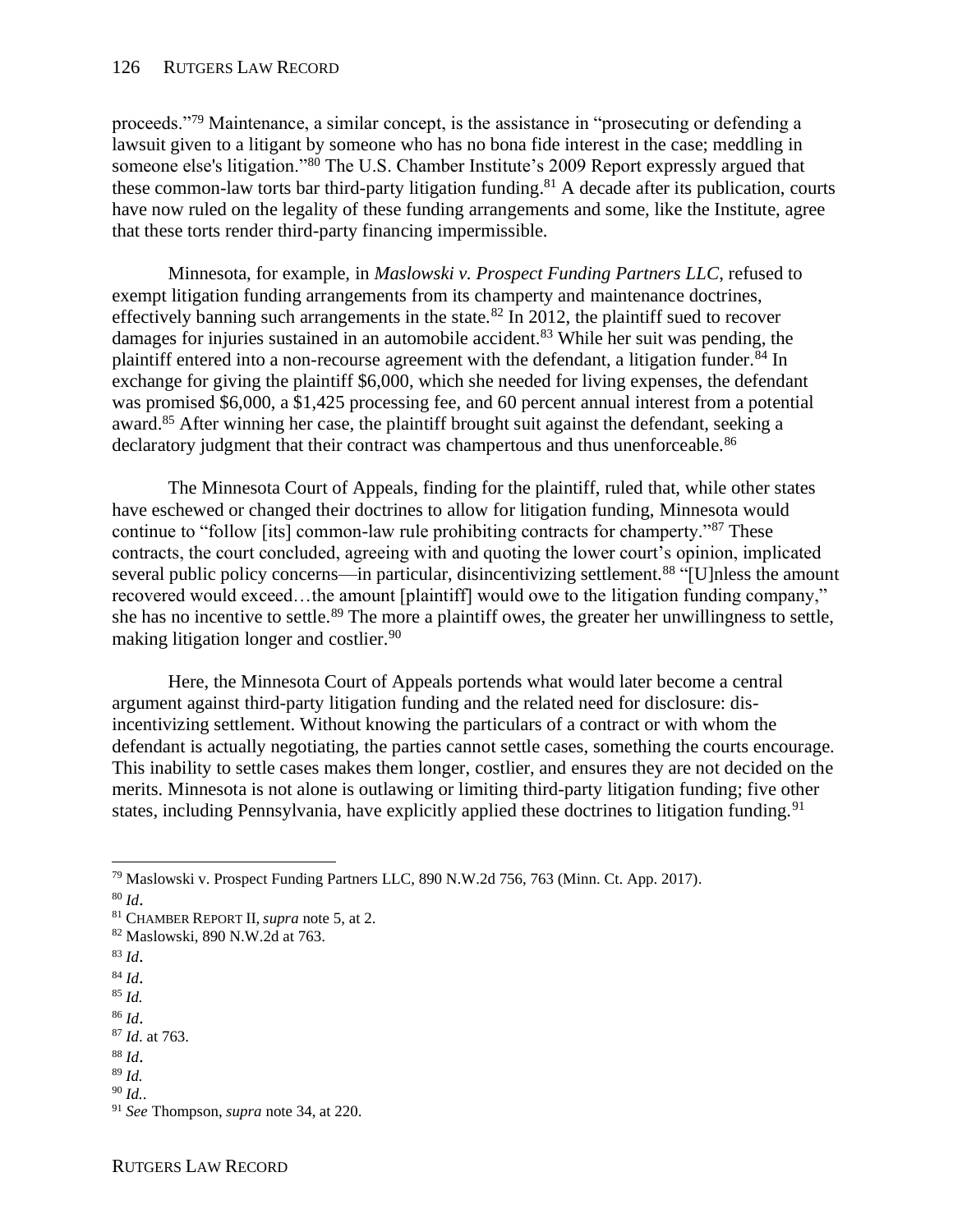## **C.** *Case Study* **| Illinois & the Legality Third-Party Litigation Financing**

*Maslowski* and these states notwithstanding, courts are trending toward limiting the doctrines of champerty and maintenance to allow for third-party litigation funding.<sup>92</sup> As American courts declined to extend these doctrines to contingency fees (finding a public policy interest in "supporting access to justice by means of contingency fees"),  $93$  twelve states, including New Jersey, either no longer recognize these doctrines or have excepted litigation funding from them.<sup>94</sup>

For instance, in *Miller UK Ltd. v. Caterpillar, Inc.*—a case that concerns both champerty and maintenance as well as the "relevance" of third-party investors for discovery purposes—the United States District Court for the Northern District of Illinois ruled that a litigation funding agreement did not constitute maintenance, making the structure and terms of the arrangement irrelevant and thus undiscoverable.<sup>95</sup>

In 2010, after a multi-decade busines relationship, Miller brought suit against Caterpillar, alleging misappropriation of trade secrets.<sup>96</sup> Caterpillar, the better-resourced of the parties, used "scorched earth" tactics to overwhelm its opposition, prolonging discovery disputes in an effort to pressure Miller to "abandon the case or settle on distinctly disadvantageous terms."<sup>97</sup> Miller, resisting this pressure, contracted with a third-party litigation funder, bolstering its financial position.<sup>98</sup> Caterpillar moved to compel production of the funding contract, arguing that it constituted maintenance, making its contents relevant.<sup>99</sup>

The district court was unconvinced, finding that the contract was not a form of maintenance.<sup>100</sup> In Illinois, a person is guilty of maintenance when he "officiously intermeddles" in a lawsuit that neither belongs to nor concerns him.<sup>101</sup> In other words, a person who provides unsolicited financial support for a lawsuit, despite having no bona fide legal interest in it, is guilty of this "hoary" doctrine.<sup>102</sup> Here, though, the funder's assistance was not unsolicited.<sup>103</sup> "The funder was sought out by a cash-strapped litigant embroiled in bitterly contested litigation," and the lawsuit itself, which Miller initiated, was not intended to promote a meritless cause.<sup>104</sup> "The funders were sought out by Miller to enable it to continue with the litigation that Miller had initiated in 2010 without prompting from any funder."<sup>105</sup> Because Caterpillar could not sustain a defense of maintenance, the contract and other "deal documents" were irrelevant under 26(b)(1)

<sup>92</sup> *See* [Stroble & Welikson,](https://www.iadclaw.org/assets/1/17/Third-Party_Litigation_Funding_-_A_Review_of_Recent_Industry_Developments2.pdf?4180) *supra* note 4, at 7.

<sup>93</sup> *[See](https://iris.unica.it/retrieve/handle/11584/248711/300802/Tesididottorato_GianMarco_Solas.pdf)* [Solas,](https://iris.unica.it/retrieve/handle/11584/248711/300802/Tesididottorato_GianMarco_Solas.pdf) *[supra](https://iris.unica.it/retrieve/handle/11584/248711/300802/Tesididottorato_GianMarco_Solas.pdf)* [note 11, at 29.](https://iris.unica.it/retrieve/handle/11584/248711/300802/Tesididottorato_GianMarco_Solas.pdf)

<sup>94</sup> *[See](https://static1.squarespace.com/static/5c6b0e19e8ba449a332c79a4/t/5f37092c55fedf5fa68d2cd7/1597442348200/United+States.pdf)* [Thompson,](https://static1.squarespace.com/static/5c6b0e19e8ba449a332c79a4/t/5f37092c55fedf5fa68d2cd7/1597442348200/United+States.pdf) *[supra](https://static1.squarespace.com/static/5c6b0e19e8ba449a332c79a4/t/5f37092c55fedf5fa68d2cd7/1597442348200/United+States.pdf)* [note 34, at 220.](https://static1.squarespace.com/static/5c6b0e19e8ba449a332c79a4/t/5f37092c55fedf5fa68d2cd7/1597442348200/United+States.pdf)

<sup>95</sup> [Miller UK Ltd. v. Caterpillar, Inc., 17 F. Supp. 3d 711, 728 \(N.D. Ill. 2014\).](https://casetext.com/case/miller-uk-ltd-v-caterpillar-inc-6?)

<sup>96</sup> *[Id.](https://casetext.com/case/miller-uk-ltd-v-caterpillar-inc-6?)* [at 717.](https://casetext.com/case/miller-uk-ltd-v-caterpillar-inc-6?)

<sup>97</sup> *[Id.](https://casetext.com/case/miller-uk-ltd-v-caterpillar-inc-6?)* [at 718.](https://casetext.com/case/miller-uk-ltd-v-caterpillar-inc-6?)

<sup>98</sup> *[Id.](https://casetext.com/case/miller-uk-ltd-v-caterpillar-inc-6?)* [at 719.](https://casetext.com/case/miller-uk-ltd-v-caterpillar-inc-6?)

<sup>99</sup> *[Id.](https://casetext.com/case/miller-uk-ltd-v-caterpillar-inc-6?)* [at 719, 724.](https://casetext.com/case/miller-uk-ltd-v-caterpillar-inc-6?)

<sup>100</sup> *[Id.](https://casetext.com/case/miller-uk-ltd-v-caterpillar-inc-6?)* [at 726.](https://casetext.com/case/miller-uk-ltd-v-caterpillar-inc-6?)

<sup>101</sup> *[Id.](https://casetext.com/case/miller-uk-ltd-v-caterpillar-inc-6?)* [at 725.](https://casetext.com/case/miller-uk-ltd-v-caterpillar-inc-6?)

<sup>102</sup> *[Id.](https://casetext.com/case/miller-uk-ltd-v-caterpillar-inc-6?)* [at 711.](https://casetext.com/case/miller-uk-ltd-v-caterpillar-inc-6?)

<sup>103</sup> *[Id.](https://casetext.com/case/miller-uk-ltd-v-caterpillar-inc-6?)* [at 725.](https://casetext.com/case/miller-uk-ltd-v-caterpillar-inc-6?) <sup>104</sup> *[Id.](https://casetext.com/case/miller-uk-ltd-v-caterpillar-inc-6?)* [at 725.](https://casetext.com/case/miller-uk-ltd-v-caterpillar-inc-6?)

<sup>105</sup> *[Id.](https://casetext.com/case/miller-uk-ltd-v-caterpillar-inc-6?)* [at 725.](https://casetext.com/case/miller-uk-ltd-v-caterpillar-inc-6?)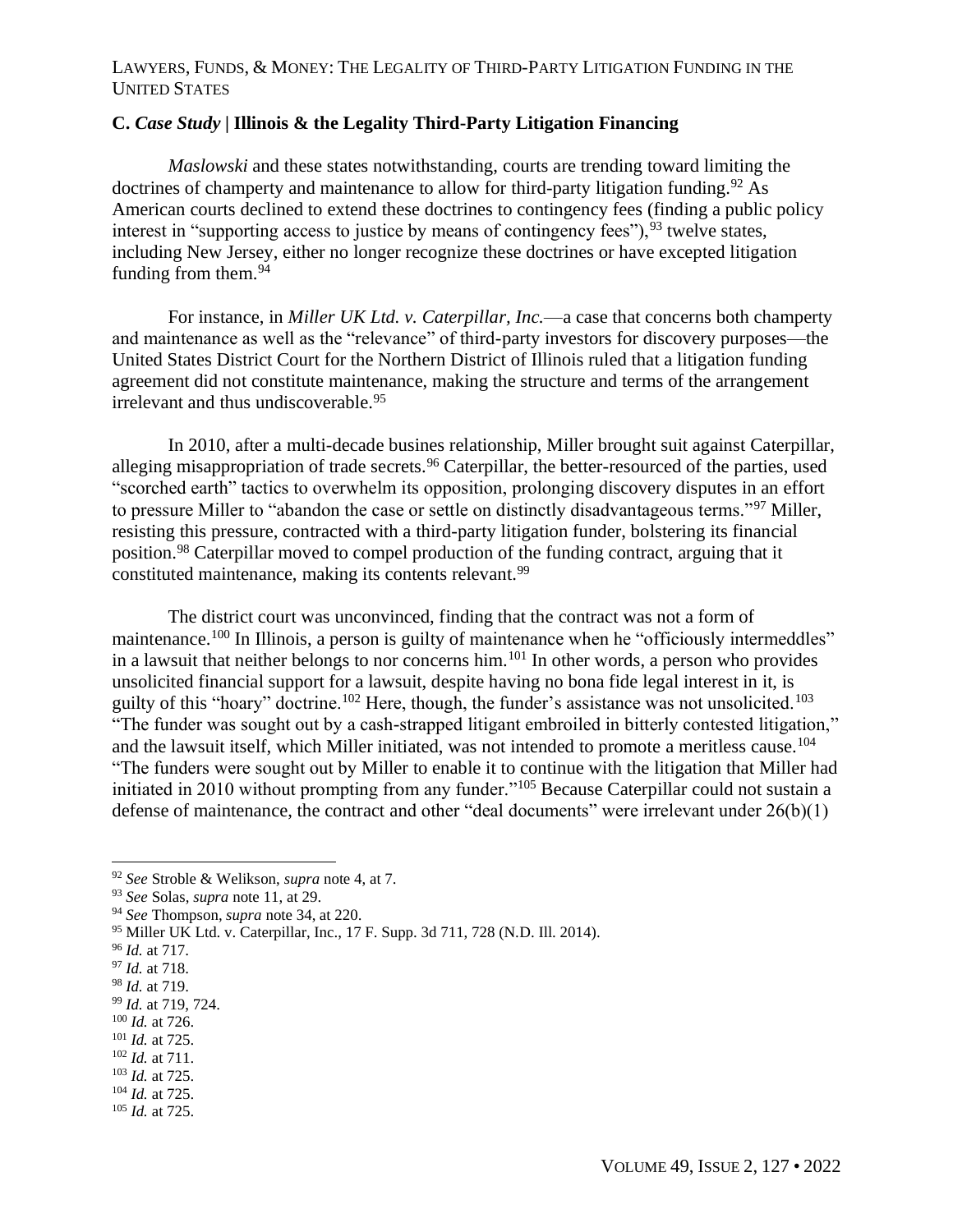of the Rules of Federal Procedure.<sup>106</sup> The court, accordingly, denied the defendant's motion to compel. $107$ 

# **IV. THIRD-PARTY LITIGATION IN THE DISCOVERY CONTEXT**

## **A. The Relevance of Third-Party Litigation Funding Agreements Within the Meaning of Federal Rule of Civil Procedure 26(b)(1)**

As with champerty and maintenance, courts also disagree about whether, when, and to what extent third-party litigation funding agreements are "relevant" within the meaning of Rule  $26(b)(1)$  and thus discoverable.<sup>108</sup>

Rule  $26(b)(1)$  sets the scope of federal discovery.<sup>109</sup> The parties can obtain information that is relevant to their claims or defenses, provided the information is proportional to the needs of the case and is not work-product or privileged.<sup>110</sup> This rule, according to the Supreme Court, should "be accorded a broad and liberal treatment to effect [its] purpose of adequately informing the litigants in civil trials."<sup>111</sup> However, the courts, in controlling the discovery process, must be mindful of Rule 1, which commands that civil trials be "just, speedy, and inexpensive."<sup>112</sup> Rule 26(b)(1)'s relevancy requirement should, therefore, be "firmly applied," and courts should not hesitate to use their power to protect parties from "annoyance, embarrassment, oppression, or undue burden or expense" as required under Rule  $26(c)(1)(A).^{113}$ 

## **1.** *Case Study* **| West Virginia and the Relevance of Financing Agreements**

In a relatively early example of a court finding litigation funding arrangements relevant, the United States District Court for the Southern District of West Virginia took a broad view of relevance.<sup>114</sup> In *American Medical Systems*—the infamous pelvic mesh case, which the U.S. Chamber Institute highlights as an egregious example of third-party litigation funding and the urgent need for disclosure—the court refused to grant a protective order, allowing documents "related to the referral, transfer, or sale of [the] litigation claims to law firms" to be subpoenaed.<sup>115</sup>

*American Medical Systems* addressed a discovery dispute stemming from a mass tort, multidistrict litigation concerning the manufacture and marketing of allegedly defective pelvic mesh products. Because the mesh, "used to correct a condition called pelvic organ prolapse," was allegedly defective, plaintiffs were required to undergo corrective surgeries to revise or

<sup>106</sup> *[Id.](https://casetext.com/case/miller-uk-ltd-v-caterpillar-inc-6?)* [at 728.](https://casetext.com/case/miller-uk-ltd-v-caterpillar-inc-6?)

<sup>107</sup> *[Id.](https://casetext.com/case/miller-uk-ltd-v-caterpillar-inc-6?)* [at 743.](https://casetext.com/case/miller-uk-ltd-v-caterpillar-inc-6?)

<sup>108</sup> [Fed. R. Civ. P.](https://www.law.cornell.edu/rules/frcp/rule_26) [26\(b\)\(1\).](https://www.law.cornell.edu/rules/frcp/rule_26)

<sup>109</sup> [Fed. R. Civ. P.](https://www.law.cornell.edu/rules/frcp/rule_26) [26\(b\)\(1\).](https://www.law.cornell.edu/rules/frcp/rule_26)

<sup>110</sup> [Fed. R. Civ. P.](https://www.law.cornell.edu/rules/frcp/rule_26) [26\(b\)\(1\).](https://www.law.cornell.edu/rules/frcp/rule_26)

<sup>111</sup> [Herbert v. Lando, 441 U.S. 153, 177 \(1979\).](https://supreme.justia.com/cases/federal/us/441/153/#tab-opinion-1953117)

<sup>112</sup> Fed. [R. Civ. P. 1.](https://www.law.cornell.edu/rules/frcp/rule_1)

 $113$  [Fed. R. Civ. P. 26\(c\)\(1\)\(A\).](https://www.law.cornell.edu/rules/frcp/rule_26)

<sup>114</sup> In re Am. Med. Sys., Inc., MD[L No. 2325, 2016 WL 3077904, at \\*1 \(S.D.W. Va. May 31, 2016\).](https://casetext.com/case/in-re-am-med-sys-inc)

<sup>115</sup> *[Id](https://casetext.com/case/in-re-am-med-sys-inc)*[.](about:blank); CHAMBER REPORT I[I,](about:blank) *supra* note 5, at 14.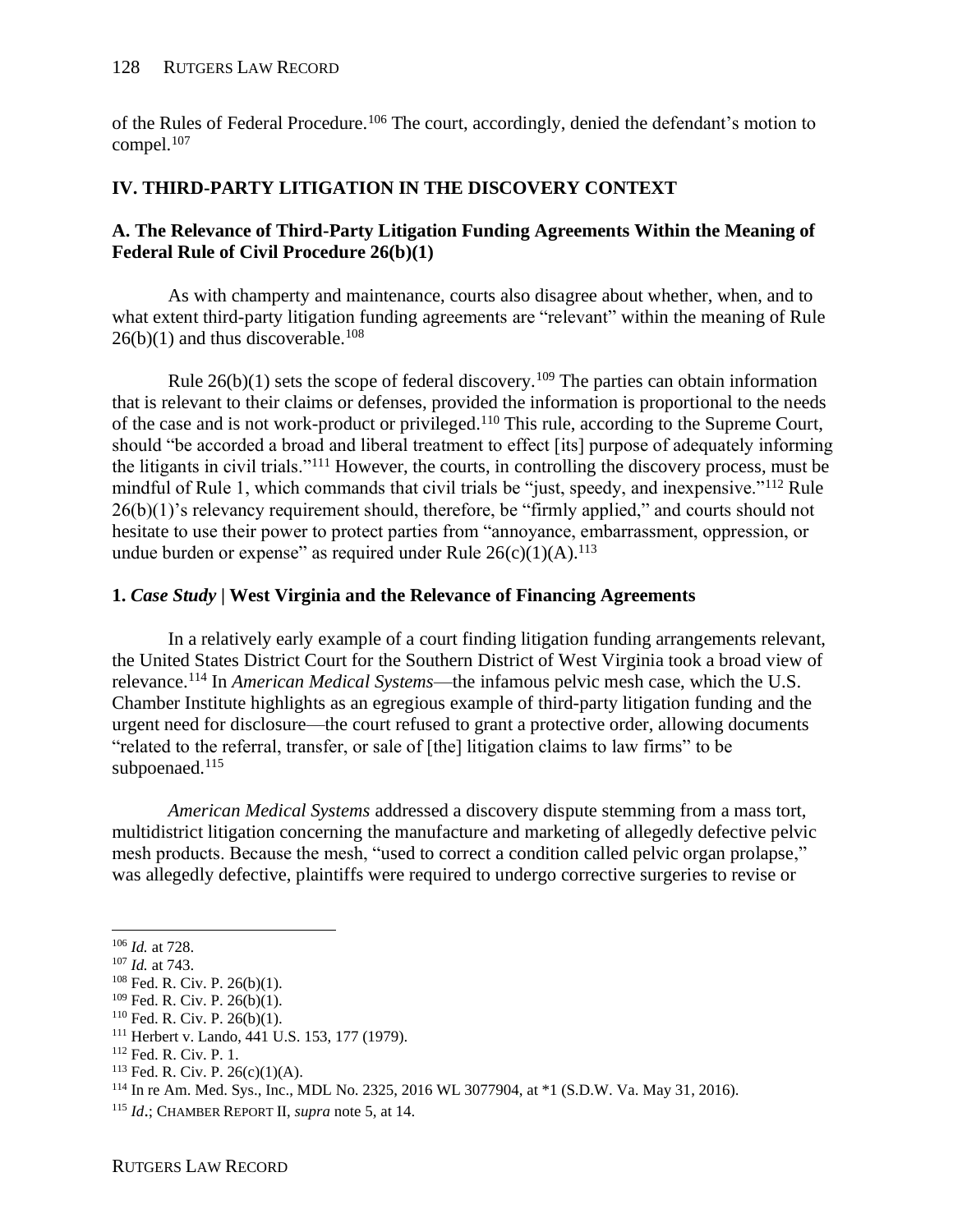remove them.<sup>116</sup> It was later revealed, as reported in the *New York Times*, that some of these surgeries were medically unnecessary, with third-party funders "coaxing women into having surgery" in order to increase the recovery in "lawsuits against medical device manufacturers."<sup>117</sup>

During discovery, AMS learned that these surgeries were "arranged and funded through third-party funding companies," raising questions about the necessity of the surgeries.<sup>118</sup> With plaintiffs refusing to disclose the details of these funding arrangements, AMS subpoenaed two nonparties, demanding documents "pertaining to ownership or financial interest in…[the] funding companies."<sup>119</sup> These nonparties also refused, arguing that the information was irrelevant because "it relates to 'suspected wrongdoing' of the nonparties rather than the claims and defenses in this litigation."<sup>120</sup> In response, AMS argued that, because the information "related to the plaintiffs' decisions to undergo corrective surgeries," it was "relevant to the reasonableness and medical necessity of [said] surgeries."<sup>121</sup>

The court, after noting previous discovery disputes and what AMS was and was not entitled to, found that most of the demanded documents were relevant to the litigation.<sup>122</sup>

The subpoenas do not evidence a crusade against the nonparties' business practice; instead, AMS reasonably seeks to understand the motivation behind the plaintiffs' decisions to undergo corrective surgeries and how those surgeries were funded. A rational place to start is with the beginning of the money trail—the first entity interacting with the plaintiffs before the decision to have a corrective surgery is made. $123$ 

While the court did find the litigation funders and funding arrangement relevant, the particulars of the case, not a bright-line rule, resolved the discovery dispute. The case is more notable for its analysis of "relevance" within the meaning of Rule 26. The court concluded that, despite recent changes to the language of the rule and a new emphasis on proportionality, relevance, for discovery purposes, is broad and should be liberally construed, setting a standard that most parties can easily satisfy.<sup>124</sup>

## **2.** *Case Studies* **| New Jersey, Illinois, and the Irrelevance of Litigation Financing Agreements**

The United States District Court of New Jersey, by contrast, recently held that funding agreements are not relevant, dismissing defendants' arguments as "pure speculation."<sup>125</sup> In

<sup>116</sup> *[Id](https://casetext.com/case/in-re-am-med-sys-inc)*.

<sup>117</sup> [Goldstein & Silver-Greenberg,](https://www.nytimes.com/2018/06/25/business/hedge-funds-mass-torts-litigation-finance.html) *supra* note 33.

<sup>118</sup> [In re Am. Med. Sys., 2016 WL at \\*1.](https://casetext.com/case/in-re-am-med-sys-inc)

<sup>119</sup> *[Id](https://casetext.com/case/in-re-am-med-sys-inc)*.

<sup>120</sup> *[Id](https://casetext.com/case/in-re-am-med-sys-inc)*. at \*2.

<sup>121</sup> *[Id](https://casetext.com/case/in-re-am-med-sys-inc)*.

<sup>122</sup> *[Id](https://casetext.com/case/in-re-am-med-sys-inc)*. at \*4–5.

<sup>123</sup> *[Id](https://casetext.com/case/in-re-am-med-sys-inc)*.

<sup>124</sup> *[Id](https://casetext.com/case/in-re-am-med-sys-inc)*. at \*4.

<sup>125</sup> [In re](https://casetext.com/case/in-re-valsartan-n-nitrosodimethylamine-ndma-contamination-prods-liab-litig) [Valsartan N-Nitrosodimethylamine \(NDMA\) Contamination Prod. Liab. Litig., 405 F. Supp. 3d 612, 619–](https://casetext.com/case/in-re-valsartan-n-nitrosodimethylamine-ndma-contamination-prods-liab-litig) [20 \(D.N.J. 2019\).](https://casetext.com/case/in-re-valsartan-n-nitrosodimethylamine-ndma-contamination-prods-liab-litig)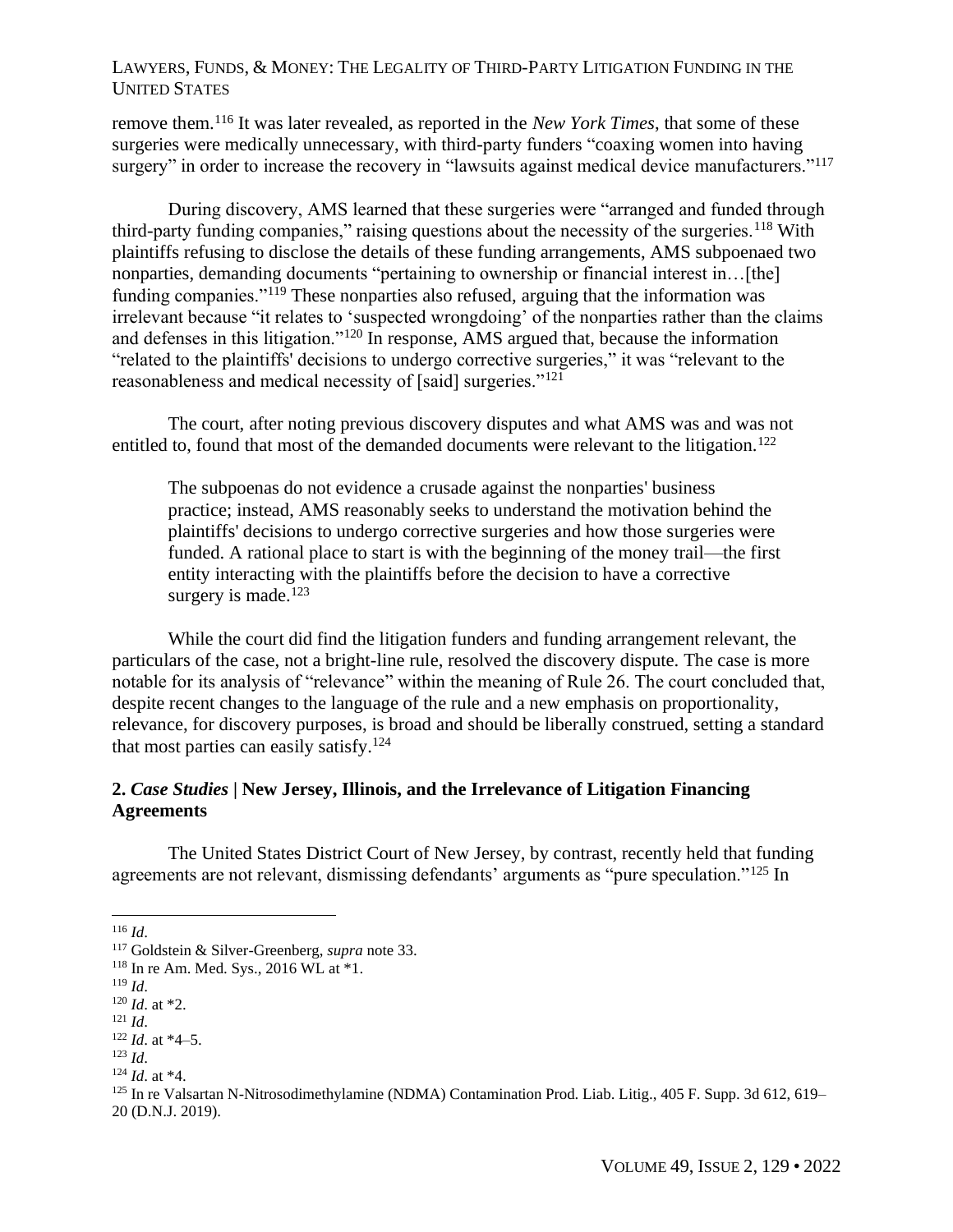*Valsartan*, another multidistrict litigation, mass tort case, plaintiffs alleged a generic drug used to treat high blood pressure contained carcinogens, causing personal injuries and economic loss.<sup>126</sup> In pre-discovery discussions, defendants requested "all documents and communications related to funding or financing, if any, you or your counsel have obtained to pursue this litigation."<sup>127</sup> Plaintiff refused, arguing their "private financial information is irrelevant to [defendants] claims and defenses...". 128

The court, acknowledging that "courts are split,"<sup>129</sup> agreed with plaintiffs that defendants demonstrated "no legitimate need for the requested information."<sup>130</sup> Unless defendants can actually show an alleged agreement's relevance, the court will not direct "carte blanche discovery of plaintiffs' litigation funding...". <sup>131</sup> While defendants posited a parade of horrible scenarios that could arise from funding agreements, mere suggestions, without substantiation, did not make the agreements relevant.<sup>132</sup> "The fact that defendants have raised no nonspeculative basis for their discovery request results in its denial."<sup>133</sup>

Not all litigation funding concerns multidistrict litigation mass torts. In *Fulton* v. *Foley*, a plaintiff sued the City of Chicago, alleging he was wrongfully charged and convicted of sexual assault and murder, resulting in an almost twenty-five year prison sentence.<sup>134</sup> Chicago subpoenaed non-party Momentum Funding, LLC, whom it suspected of funding plaintiff's lawsuit, and demanded documents related to "all funding agreements and statements of the terms of funding."<sup>135</sup> Plaintiff moved to quash, arguing the information was not relevant within the meaning of Rule  $26(b)(1)$ .<sup>136</sup>

The court, acknowledging a plethora of decisions finding similar documents irrelevant, averred that questions of relevance must be decided on a case-by-case basis, with due consideration being given to the parties' arguments.<sup>137</sup> Yet, like in the other cited cases, defendants failed to persuade the court.<sup>138</sup> Like in *Maslowski*, the defendant argued that, without knowing the terms of the litigation agreement, it could not engage in settlement discussions. The court reminded the defendant that the standard for relevance is whether the evidence relates to the party's claims or defenses.<sup>139</sup> "Even if the documents could somehow be relevant for settlement discussions, settlement considerations are a wholly distinct concept and not a proper basis to obtain discovery under Rule  $26(b)(1)$ ."<sup>140</sup>

<sup>126</sup> *[Id](https://casetext.com/case/in-re-valsartan-n-nitrosodimethylamine-ndma-contamination-prods-liab-litig)*[. at 613.](https://casetext.com/case/in-re-valsartan-n-nitrosodimethylamine-ndma-contamination-prods-liab-litig) <sup>127</sup> *[Id](https://casetext.com/case/in-re-valsartan-n-nitrosodimethylamine-ndma-contamination-prods-liab-litig)*[. at 614.](https://casetext.com/case/in-re-valsartan-n-nitrosodimethylamine-ndma-contamination-prods-liab-litig) <sup>128</sup> *[Id](https://casetext.com/case/in-re-valsartan-n-nitrosodimethylamine-ndma-contamination-prods-liab-litig)*. <sup>129</sup> *[Id](https://casetext.com/case/in-re-valsartan-n-nitrosodimethylamine-ndma-contamination-prods-liab-litig)*[.](https://casetext.com/case/in-re-valsartan-n-nitrosodimethylamine-ndma-contamination-prods-liab-litig) <sup>130</sup> *[Id](https://casetext.com/case/in-re-valsartan-n-nitrosodimethylamine-ndma-contamination-prods-liab-litig)*[.](https://casetext.com/case/in-re-valsartan-n-nitrosodimethylamine-ndma-contamination-prods-liab-litig) <sup>131</sup> *[Id](https://casetext.com/case/in-re-valsartan-n-nitrosodimethylamine-ndma-contamination-prods-liab-litig)*[. at 619.](https://casetext.com/case/in-re-valsartan-n-nitrosodimethylamine-ndma-contamination-prods-liab-litig) <sup>132</sup> *[Id](https://casetext.com/case/in-re-valsartan-n-nitrosodimethylamine-ndma-contamination-prods-liab-litig)*[. at 615-16.](https://casetext.com/case/in-re-valsartan-n-nitrosodimethylamine-ndma-contamination-prods-liab-litig) <sup>133</sup> *[Id](https://casetext.com/case/in-re-valsartan-n-nitrosodimethylamine-ndma-contamination-prods-liab-litig)*[.](https://casetext.com/case/in-re-valsartan-n-nitrosodimethylamine-ndma-contamination-prods-liab-litig) at 616. <sup>134</sup> [Fulton v. Foley, No. 17-CV-8696, 2019 WL 6609298, at \\*1 \(N.D. Ill. Dec. 5, 2019\).](https://casetext.com/case/fulton-v-foley) <sup>135</sup> *[Id](https://casetext.com/case/fulton-v-foley)*. <sup>136</sup> *Id.* [at 1–2.](https://casetext.com/case/fulton-v-foley) <sup>137</sup> *[Id](https://casetext.com/case/fulton-v-foley)*[. at \\*2.](https://casetext.com/case/fulton-v-foley) <sup>138</sup> *[Id](https://casetext.com/case/fulton-v-foley)*[.](https://casetext.com/case/fulton-v-foley) <sup>139</sup> *[Id](https://casetext.com/case/fulton-v-foley)*[. at \\*3.](https://casetext.com/case/fulton-v-foley) <sup>140</sup> *[Id](https://casetext.com/case/fulton-v-foley)*[.](https://casetext.com/case/fulton-v-foley)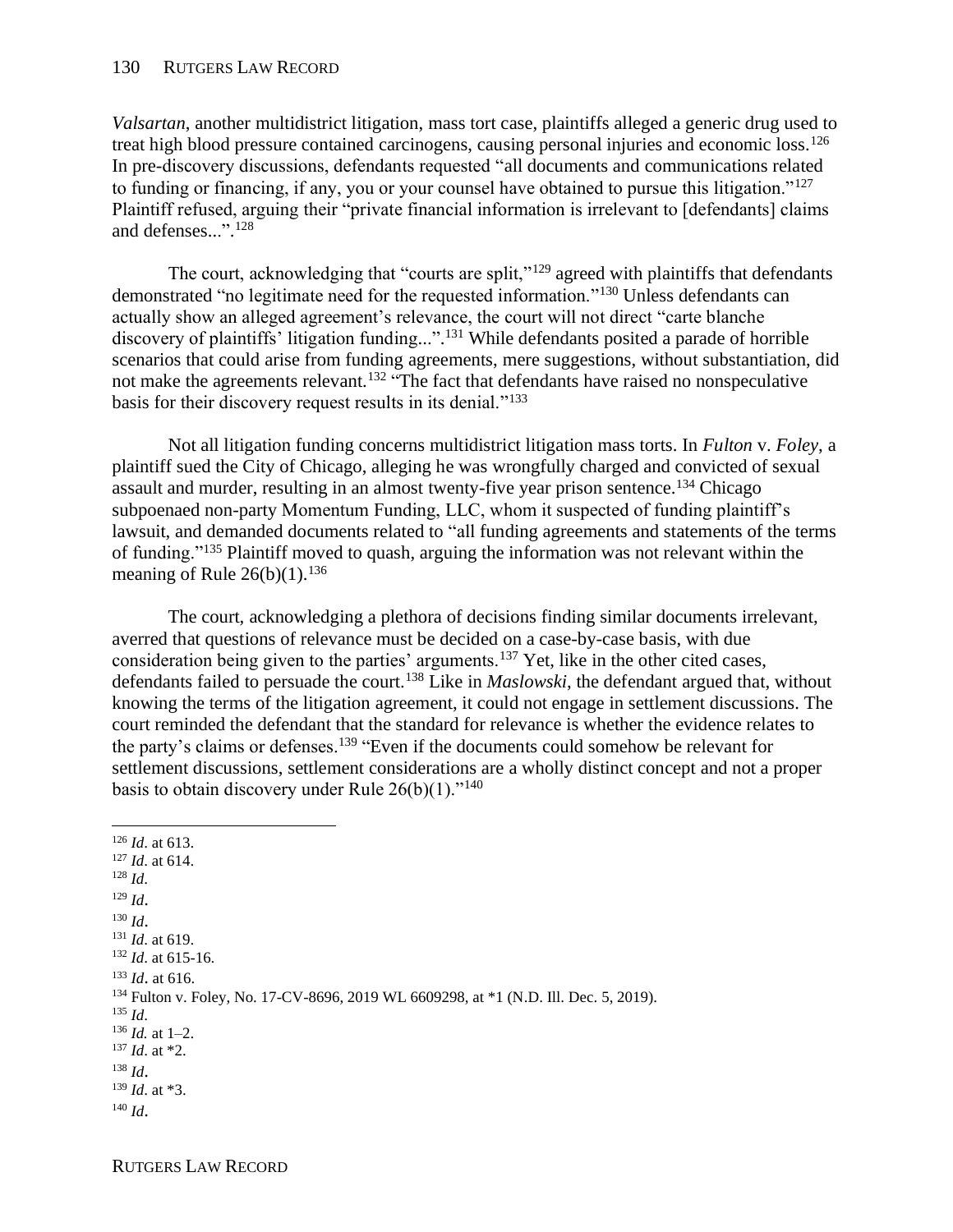The defendant also argued that the documents were somehow relevant to plaintiff's bias.<sup>141</sup> This argument also failed to satisfy the relevance standard.<sup>142</sup> "The assistance of litigation funding, in order to pay the fees and expenses of a litigation, does not assist the factfinder in determining the credibility of plaintiff's testimony. Rather, the mere fact that plaintiff stands to gain from a successful lawsuit (with or without litigation funding) is the relevant inquiry on cross-examination concerning bias. Litigation funding does not change or add to the nature of that inquiry."<sup>143</sup> Accordingly, defendant's subpoena was quashed, concealing the details of the agreement.<sup>144</sup>

## **B. Attorney-Client Privilege & Work-Product As Applied to Third-Party Litigation Funding**

Assuming that financing agreements are relevant within the meaning of Rule 26(b), these agreements might nonetheless be privileged or work-product protected, making them undiscoverable.

### **1.** *Case Study* **| Illinois & the Waiver of Attorney-Client Privilege**

When a litigant solicits third-party funding, the litigant often provides the potential investor with limited information, allowing the investor to better assess the strengths and weaknesses of the case.<sup>145</sup> Proponents of disclosure argue that, in sharing this information, litigants waive their attorney-client privilege, so, pre-supposing the information is relevant within the meaning of the Rule 26(b), the details of these financing agreements must be disclosed upon request. Here, too, there is no national consensus, but of the courts who have considered the issue, a majority have found that, in disclosing information to potential investors, litigants waive their attorney-client privilege as to that information.<sup>146</sup>

In *Miller*, for example, the United States District Court for the Northern District of Illinois found that, in sharing information with a third-party investor, the plaintiff waived its attorney-client privilege as to that information.<sup>147</sup> The court noted that the purpose of attorneyclient privilege is to ensure confidentiality.<sup>148</sup> While documents pertaining to legal advice on business matters can fall under this privilege, $149$  when such documents are prepared with the intent of sharing that information with an unprotected third-party, that information is no longer confidential and, thus, the privilege is waived.<sup>150</sup> The court also held that the common defense exception—which allows disclosure of confidential communications to third-parties, provided

<sup>141</sup> *[Id](https://casetext.com/case/fulton-v-foley)*[.](https://casetext.com/case/fulton-v-foley)

<sup>142</sup> *[Id](https://casetext.com/case/fulton-v-foley)*[.](https://casetext.com/case/fulton-v-foley)

<sup>143</sup> *[Id](https://casetext.com/case/fulton-v-foley)*[.](https://casetext.com/case/fulton-v-foley)

<sup>144</sup> *[Id](https://casetext.com/case/fulton-v-foley)*[. at \\*4](https://casetext.com/case/fulton-v-foley)[.](https://casetext.com/case/fulton-v-foley)

<sup>145</sup> *[See](https://papers.ssrn.com/sol3/papers.cfm?abstract_id=2419686)* [Shannon,](https://papers.ssrn.com/sol3/papers.cfm?abstract_id=2419686) *[supra](https://papers.ssrn.com/sol3/papers.cfm?abstract_id=2419686)* [note 2, at 872.](https://papers.ssrn.com/sol3/papers.cfm?abstract_id=2419686)

<sup>146</sup> *[See](https://www.iadclaw.org/assets/1/17/Third-Party_Litigation_Funding_-_A_Review_of_Recent_Industry_Developments2.pdf?4180)* [Stroble & Welikson,](https://www.iadclaw.org/assets/1/17/Third-Party_Litigation_Funding_-_A_Review_of_Recent_Industry_Developments2.pdf?4180) *[supra](https://www.iadclaw.org/assets/1/17/Third-Party_Litigation_Funding_-_A_Review_of_Recent_Industry_Developments2.pdf?4180)* [note 4, at 14.](https://www.iadclaw.org/assets/1/17/Third-Party_Litigation_Funding_-_A_Review_of_Recent_Industry_Developments2.pdf?4180)

<sup>147</sup> *[Miller UK Ltd.](https://casetext.com/case/miller-uk-ltd-v-caterpillar-inc-6?)*[, 17 F. Supp. 3d at 733.](https://casetext.com/case/miller-uk-ltd-v-caterpillar-inc-6?)

<sup>148</sup> *[Id](https://casetext.com/case/miller-uk-ltd-v-caterpillar-inc-6?)*[. at 731](https://casetext.com/case/miller-uk-ltd-v-caterpillar-inc-6?)[.](https://casetext.com/case/miller-uk-ltd-v-caterpillar-inc-6?)

<sup>149</sup> *[Id.](https://casetext.com/case/miller-uk-ltd-v-caterpillar-inc-6?)* [at 730](https://casetext.com/case/miller-uk-ltd-v-caterpillar-inc-6?)[.](https://casetext.com/case/miller-uk-ltd-v-caterpillar-inc-6?)

<sup>150</sup> *[Id.](https://casetext.com/case/miller-uk-ltd-v-caterpillar-inc-6?)* [at 731](https://casetext.com/case/miller-uk-ltd-v-caterpillar-inc-6?)[.](https://casetext.com/case/miller-uk-ltd-v-caterpillar-inc-6?)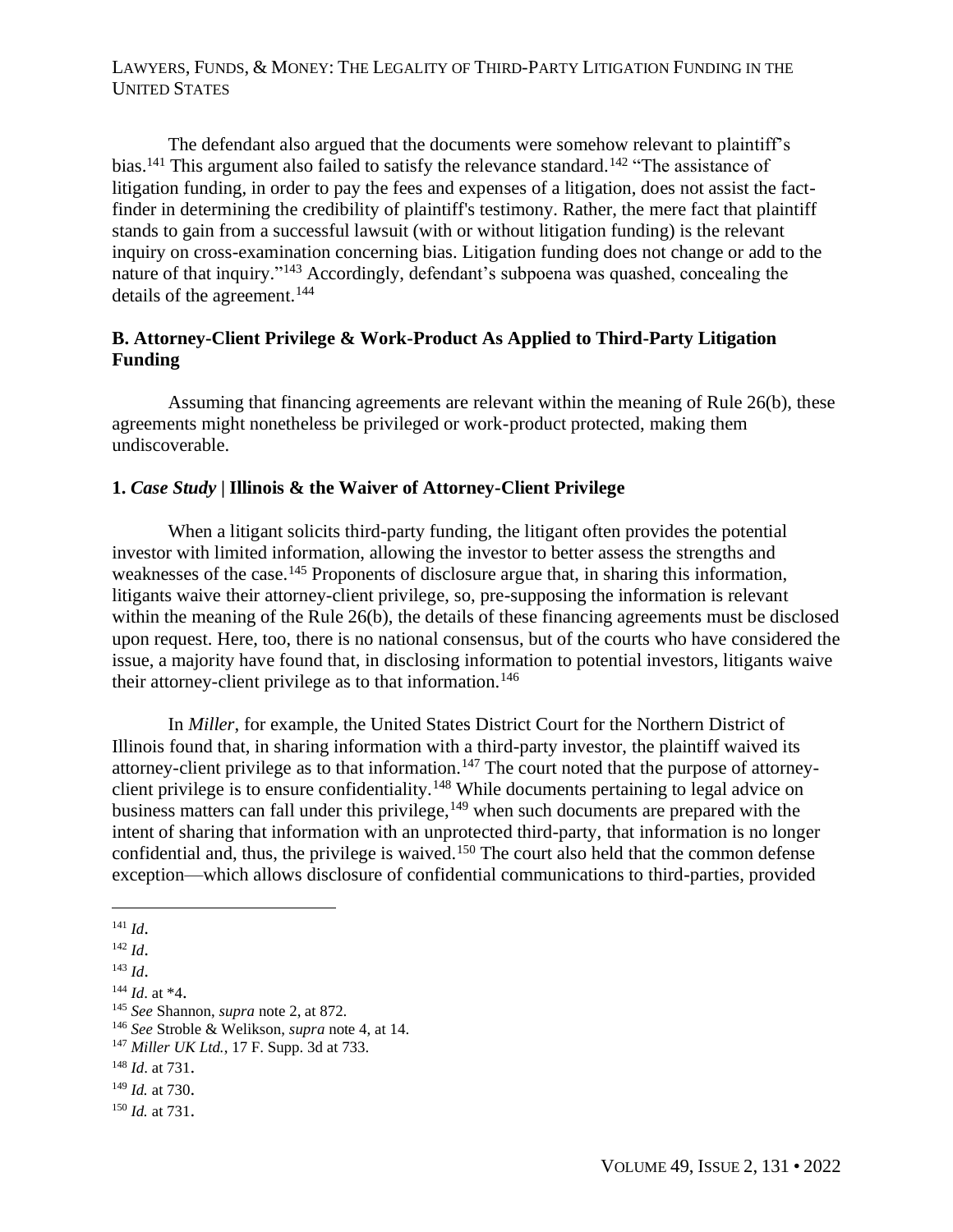those parties share a common legal interest with the client—did not apply.<sup>151</sup> Because the thirdparty funder had a commercial interest, not a legal one, the exception could not be asserted.<sup>152</sup>

## **2.** *Case Study* **| Texas & the Protection of Financing Agreements and Related Materials Under the Work-Product Doctrine**

Similarly, proponents of disclosure argue that, in sharing information with potential investors, litigants also waive their work-product protection as to that information. Here, though, courts are generally trending toward finding these materials protected and thus undiscoverable.<sup>153</sup>

For example, in *Mondis Technology, Ltd. v. LG Electronics., Inc.*, the United States District Court for the Eastern District of Texas held that the work-product doctrine extends to materials created to solicit third-party litigation funding.<sup>154</sup> In *Mondis*, the plaintiff, with the assistance of its counsel, prepared presentations for potential investors, including documents relating to its litigation strategy.<sup>155</sup> The defendant moved to compel production of these documents, but the plaintiff refused, asserting the documents were work-product protected and thus undiscoverable.<sup>156</sup> Unlike the attorney-client privilege, the mere disclosure of work-product to third-parties does not waive the protection; the protection is waived "only if work-product is given to adversaries or treated in a manner than substantially increases the likelihood that an adversary will come into possession of the material."<sup>157</sup> Because the disclosure of these documents to third-parties did not substantially increase the likelihood that the defendant would come into possession of them, the protection was not waived and the presentations were thus undiscoverable.<sup>158</sup>

## **V. RELEVANT DEVELOPMENTS: RULES CHANGES, COURT RULES, & LEGISLATION, PROPOSED AND PASSED**

## **A. Advisory Rules Committee**

Instead of litigating whether investors' identities are relevant and thus discoverable under 26(b), a coalition of business organizations have proposed amending Rule 26 to require "disclosure of third-party litigation funding arrangements in any civil action filed in federal court."<sup>159</sup> In 2014 and 2016, the Advisory Committee on Rules of Civil Procedure twice declined to adopt the above-proposal, concluding that such action would be "premature," given the

<sup>151</sup> *[Id](https://casetext.com/case/miller-uk-ltd-v-caterpillar-inc-6?)*[. at 731–34](https://casetext.com/case/miller-uk-ltd-v-caterpillar-inc-6?)[.](https://casetext.com/case/miller-uk-ltd-v-caterpillar-inc-6?)

<sup>152</sup> *[Id.](https://casetext.com/case/miller-uk-ltd-v-caterpillar-inc-6?)* [at 733–34](https://casetext.com/case/miller-uk-ltd-v-caterpillar-inc-6?)*.*

<sup>153</sup> *[See](https://www.iadclaw.org/assets/1/17/Third-Party_Litigation_Funding_-_A_Review_of_Recent_Industry_Developments2.pdf?4180)* [Stroble & Welikson,](https://www.iadclaw.org/assets/1/17/Third-Party_Litigation_Funding_-_A_Review_of_Recent_Industry_Developments2.pdf?4180) *[supra](https://www.iadclaw.org/assets/1/17/Third-Party_Litigation_Funding_-_A_Review_of_Recent_Industry_Developments2.pdf?4180)* [note 4, at 1513.](https://www.iadclaw.org/assets/1/17/Third-Party_Litigation_Funding_-_A_Review_of_Recent_Industry_Developments2.pdf?4180)

<sup>154</sup> [Mondis Tech., Ltd. v. LG Elecs., Inc.,](https://law.justia.com/cases/federal/district-courts/texas/txedce/2:2007cv00565/107459/418/) No. 2:07-CV-565-TJW-CE, 2011 WL 1714304, at \*3 (E.D. Tex. May 4, 2011).

<sup>155</sup> *[Id](https://law.justia.com/cases/federal/district-courts/texas/txedce/2:2007cv00565/107459/418/)*. at \*2.

<sup>156</sup> *[Id.](https://law.justia.com/cases/federal/district-courts/texas/txedce/2:2007cv00565/107459/418/)*

<sup>157</sup> *[Id](https://law.justia.com/cases/federal/district-courts/texas/txedce/2:2007cv00565/107459/418/)* at \*5*.*

<sup>158</sup> *[Id](https://law.justia.com/cases/federal/district-courts/texas/txedce/2:2007cv00565/107459/418/)*. at \*3.

<sup>159</sup> Letter from Lisa Rickard, President, U.S. Chamber Inst. for Legal Reform to Rebecca Womeldorf, Sec'y Comm. On Rules of Prac. and Proc. of the Admin. Off. of the United States Cts., (June 1, 2017) [hereinafter 2017 U.S. Chamber Letter] [\(https://www.uscourts.gov/sites/default/files/17-cv-o-suggestion\\_ilr\\_et\\_al\\_0.pdf\)](https://www.uscourts.gov/sites/default/files/17-cv-o-suggestion_ilr_et_al_0.pdf).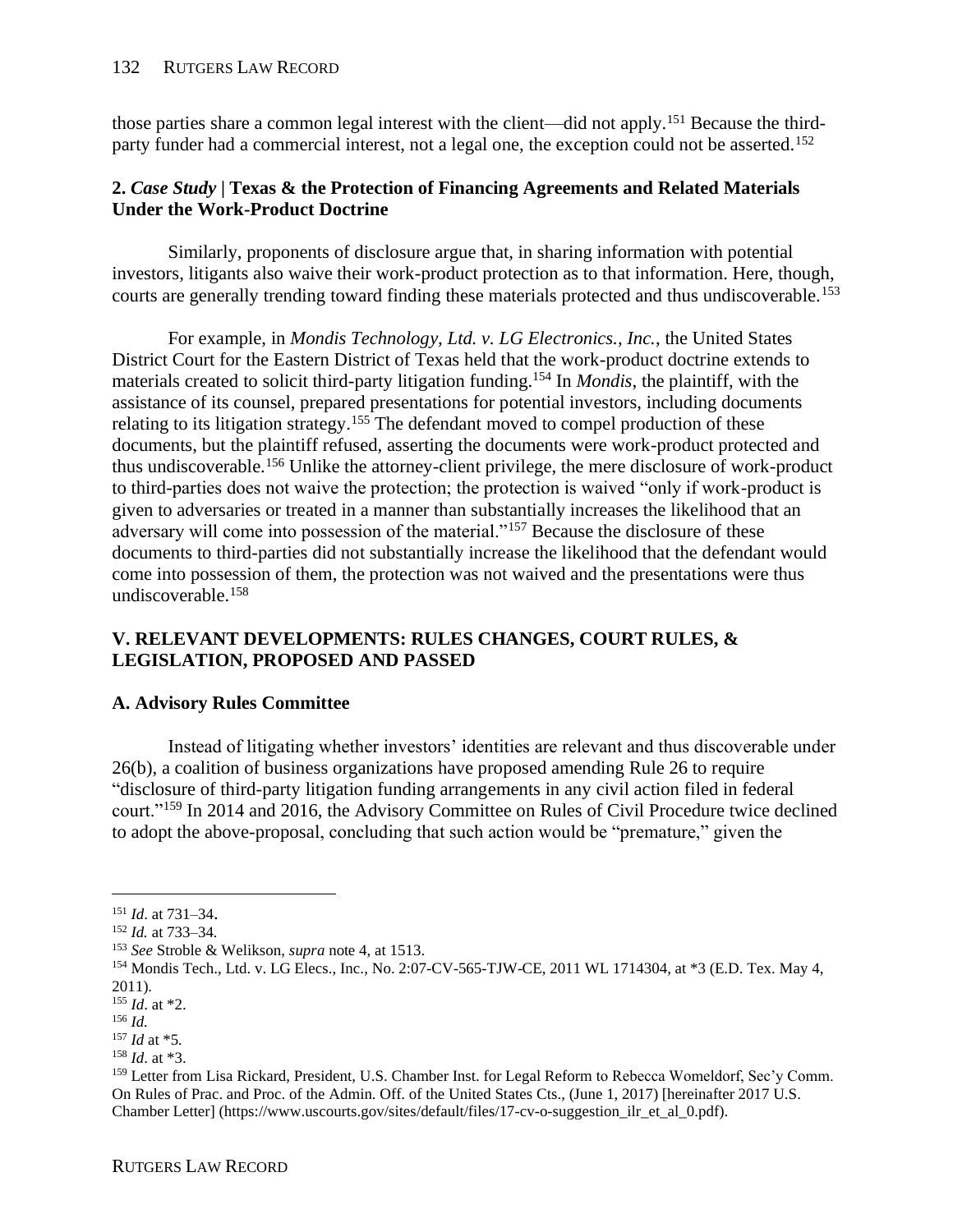nascent nature of the issue.<sup>160</sup> In 2017, despite these rejections, the coalition submitted another proposal: an additional fifth prong  $(26(a)(1)(A)(v))$ , under which all parties would have to provide:

[F]or inspection and copying under Rule 34, any agreement under which any person, other than an attorney permitted to charge a contingent fee representing a party, has the right to receive compensation that is contingent on, and sourced from, any proceeds of the civil action, by settlement, judgment, or otherwise.<sup>161</sup>

The amendment-process is difficult, and, since opinions on third-party litigation funding seem to fall along the liberal-conservative divide, adoption of the amendment is not guaranteed.<sup>162</sup> The process is as follows. First, all proposed amendments to the Rules are sent to the Advisory Committee, which responds to these proposals in an Agenda Book.<sup>163</sup> If the Advisory Committee recommends one of the proposed amendments, the recommendation is forwarded to the Judicial Conference, the policy-making body for the federal judiciary, composed of Article III judges.<sup>164</sup> If approved by the Judicial Conference, the proposed amendment is forwarded to the Supreme Court, which, by majority vote, can approve the amendment.<sup>165</sup> The Supreme Court has until May 1 to vote on amendments.<sup>166</sup> Finally, if the Supreme Court approves an amendment, it is forwarded to Congress, which can reject the amendment up until December 1.<sup>167</sup>

While the Advisory Committee on Rules of Civil Procedure has not officially rejected the proposal, statements from sub-committees indicate that this, too, will not be adopted. For instance, in 2019, the MDL Subcommittee of the Advisory Committee on Rules of Civil Procedure noted that, as of now, it is unwilling to adopt a rule addressing third-party disclosure:

The MDL Subcommittee continues to study third-party litigation funding (TPLF), including various proposals for disclosure. All that is clear at the moment is that the underlying phenomena that might be characterized as third-party funding are highly variable and often complex. They continue to evolve at a rapid pace as large third-party funders expand dramatically. It seems clear that more study will be required to determine whether a useful disclosure rule could be developed. Nor does it seem likely that the several advisory committees will soon be in a position

<sup>160</sup> [Draft Minutes, Civil Rules Advisory Committee, October 30, 2014](https://www.uscourts.gov/sites/default/files/2018-04-civil-rules-agenda-book.pdf) *[in](https://www.uscourts.gov/sites/default/files/2018-04-civil-rules-agenda-book.pdf)* [Civil Rules Advisory Committee](https://www.uscourts.gov/sites/default/files/2018-04-civil-rules-agenda-book.pdf) [Agenda](https://www.uscourts.gov/sites/default/files/2018-04-civil-rules-agenda-book.pdf)  [Book](https://www.uscourts.gov/sites/default/files/2018-04-civil-rules-agenda-book.pdf) [at lines 434-620](https://www.uscourts.gov/sites/default/files/2018-04-civil-rules-agenda-book.pdf) [\(Apr. 2018\)](https://www.uscourts.gov/sites/default/files/2018-04-civil-rules-agenda-book.pdf) [at lines 434–620.](https://www.uscourts.gov/sites/default/files/2018-04-civil-rules-agenda-book.pdf)

<sup>161</sup> [2017 U.S. Chamber Letter,](https://www.uscourts.gov/sites/default/files/17-cv-o-suggestion_ilr_et_al_0.pdf) *[supra](https://www.uscourts.gov/sites/default/files/17-cv-o-suggestion_ilr_et_al_0.pdf)* [note 159](https://www.uscourts.gov/sites/default/files/17-cv-o-suggestion_ilr_et_al_0.pdf) at 2.

<sup>&</sup>lt;sup>162</sup> The Litigation Funding Transparency Act was introduced by Senators Grassley, Tillis, Cornyn, and Sasse, all Republicans, and the West Virginia and Wisconsin disclosure laws, discussed *infra*, were passed by Republican legislatures.

<sup>163</sup> A[DMINISTRATIVE](https://www.uscourts.gov/rules-policies/about-rulemaking-process/how-rulemaking-process-works) OFFICE OF THE U.S. COURTS[, H](https://www.uscourts.gov/rules-policies/about-rulemaking-process/how-rulemaking-process-works)OW THE R[ULEMAKING](https://www.uscourts.gov/rules-policies/about-rulemaking-process/how-rulemaking-process-works) PROCE[S](https://www.uscourts.gov/rules-policies/about-rulemaking-process/how-rulemaking-process-works)S WORKS <https://www.uscourts.gov/rules-policies/about-rulemaking-process/how-rulemaking-process-works> .

 $^{164}$  *[Id](https://www.uscourts.gov/rules-policies/about-rulemaking-process/how-rulemaking-process-works).* 

<sup>165</sup> *[Id](https://www.uscourts.gov/rules-policies/about-rulemaking-process/how-rulemaking-process-works)*.

<sup>166</sup> *[Id](https://www.uscourts.gov/rules-policies/about-rulemaking-process/how-rulemaking-process-works)*.

 $167$  *[Id](https://www.uscourts.gov/rules-policies/about-rulemaking-process/how-rulemaking-process-works).*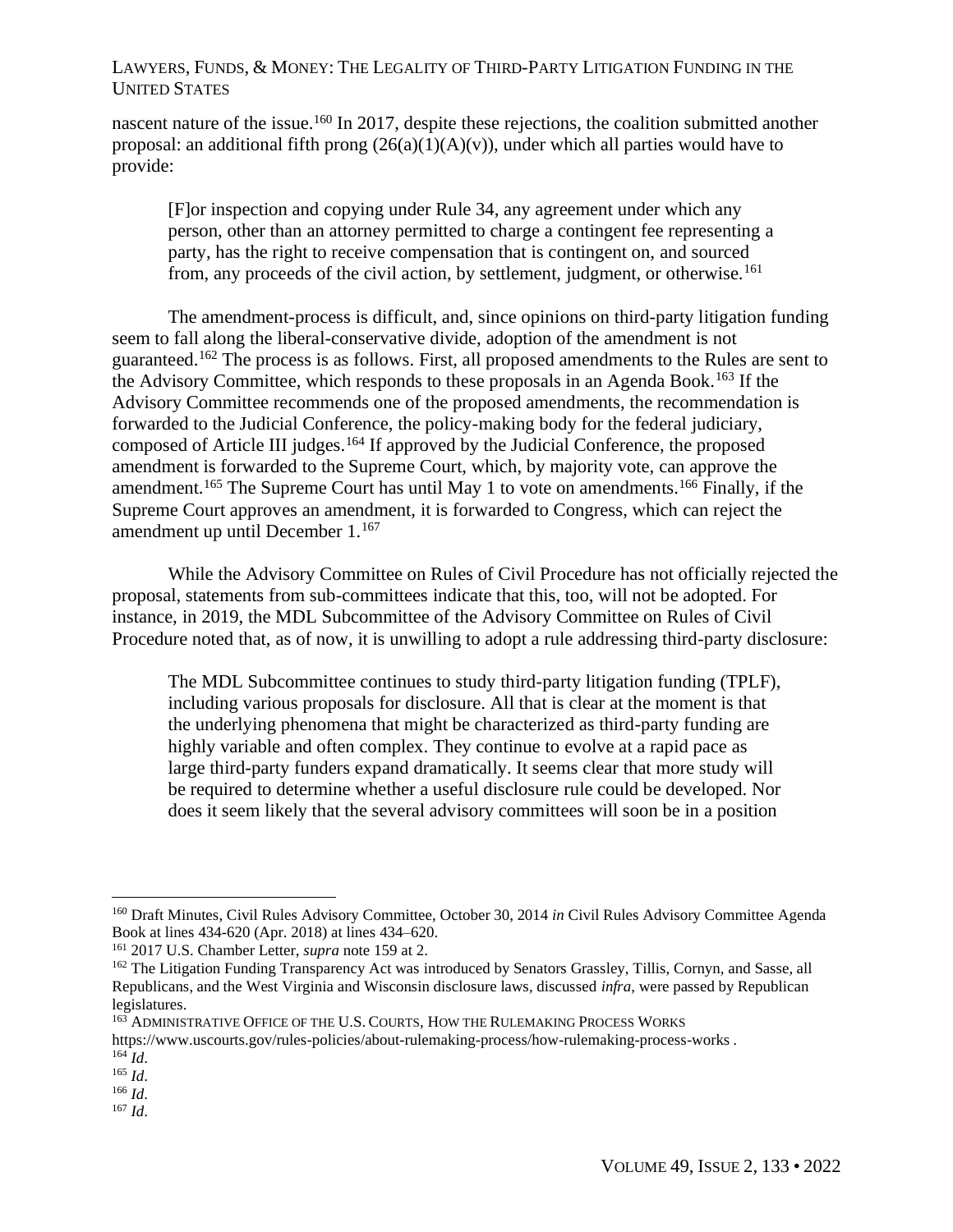#### 134 RUTGERS LAW RECORD

to frame possible expansions of disclosure requirements designed to support better-informed recusal decisions.<sup>168</sup>

### **B. The Litigation Funding Transparency Act**

Assuming the Rules are not amended, the easier means of mandating disclosure is through the legislature. It should be noted, of course, that while passing a law is easier than amending the Rules, laws are easier to repeal, making a Rules-change the more attractive option to third-party litigation funding's opponents. In 2019, Senator Chuck Grassley, then-Senate Judiciary Committee Chair, introduced the above-named act, the express purpose of which was to make mandatory the disclosure of an investor's identity to both the court and "all other named parties" in class action suits.<sup>169</sup> An identical bill was introduced in March 2021.<sup>170</sup> The law, argued Senator Ben Sasse, echoing the language of Rule 1, would ensure that decisions are premised on laws and facts, not "the size of your bank account".<sup>171</sup> "By shedding light on funding arrangements, this legislation is a common-sense step toward making transparency the rule."<sup>172</sup>

## **C. West Virginia, Wisconsin, 7 & the Northern District of California**

Some states have begun to regulate third-party litigation funding, including requiring disclosure of funders. For instance, in 2018, Wisconsin—using the above-quoted language from the U.S. Chamber Institute for Legal Reform's proposed amendment—changed its discovery laws, requiring that all funding agreements be disclosed "without awaiting a discovery request."<sup>173</sup>

In 2019, West Virginia, following Wisconsin's example, also required disclosure of what it terms "litigation financing contracts."<sup>174</sup>

In 2017, the Northern District of California adopted a rule requiring automatic disclosure of third-party litigation funding in class action lawsuits, the first such rule in the nation.<sup>175</sup> The revised rules now requires that, in any proposed class, collective, or representative action, the required disclosure includes any person or entity that is funding the prosecution of any claim or

#### **not valid.**

<sup>168</sup> [Memorandum from Hon. John D. Bates, Chair, Advisory Comm. on Civil Rules, to Hon. David G. Campbell,](https://www.uscourts.gov/sites/default/files/advisory_committee_on_civil_rules_-_june_2019_0.pdf)  [Chair, Comm. on Rules of Practice and Procedure \(June 4, 2019\)](https://www.uscourts.gov/sites/default/files/advisory_committee_on_civil_rules_-_june_2019_0.pdf)[,](https://www.uscourts.gov/sites/default/files/advisory_committee_on_civil_rules_-_june_2019_0.pdf) [9–10.](https://www.uscourts.gov/sites/default/files/advisory_committee_on_civil_rules_-_june_2019_0.pdf)

<sup>&</sup>lt;sup>169</sup> [Litigation Funding Transparency Act, S. 471](https://www.grassley.senate.gov/imo/media/doc/116.s.x%20Litigation%20Funding%20Transparency%20Act.pdf) [116th Cong. \(2019\).](https://www.grassley.senate.gov/imo/media/doc/116.s.x%20Litigation%20Funding%20Transparency%20Act.pdf)

<sup>170</sup> [Litigation Funding Transparency Act, S. 471](https://www.congress.gov/117/bills/s840/BILLS-117s840is.pdf) [116th Cong. \(2021\).](https://www.congress.gov/117/bills/s840/BILLS-117s840is.pdf)

<sup>171</sup> *[Grassley Leads Lawmakers in Introducing Bill to Improve Transparency of Third Party Financing in Civil](https://www.grassley.senate.gov/news/news-releases/grassley-leads-lawmakers-introducing-bill-improve-transparency-third-party)  [Litigation](https://www.grassley.senate.gov/news/news-releases/grassley-leads-lawmakers-introducing-bill-improve-transparency-third-party)* [\(F](about:blank)eb. 13, 2019[\)](about:blank), [https://www.grassley.senate.gov/news/news-releases/grassley-leads-lawmakers](https://www.grassley.senate.gov/news/news-releases/grassley-leads-lawmakers-introducing-bill-improve-transparency-third-party)[introducing-bill-improve-transparency-third-party](https://www.grassley.senate.gov/news/news-releases/grassley-leads-lawmakers-introducing-bill-improve-transparency-third-party) (last accessed May 16, 2022).E**rror! Hyperlink reference** 

<sup>172</sup> *[Id.](file:///C:/Users/admin/Downloads/Grassley%20Leads%20Lawmakers%20in%20Introducing%20Bill%20to%20Improve%20Transparency%20of%20Third%20Party%20Financing%20in%20Civil%20Litigation%20(Feb.%2013,%202019),%20https:/www.grassley.senate.gov/news/news-releases/grassley-leads-lawmakers-introducing-bill-improve-transparency-third-party.)* E**rror! Hyperlink reference not valid.**

<sup>173</sup> WIS.STAT. [§ 804.01\(2\)\(bg\) \(2018\)](https://docs.legis.wisconsin.gov/statutes/statutes/804/01/2/bg#:~:text=804.01(2)(c)2,previously%20made%20by%20that%20person.)

<sup>174</sup> W. VA. C[ODE](https://law.justia.com/codes/west-virginia/2019/chapter-46a/article-6n/section-46a-6n-5/) [§ 46A-6N-5 \(2019\).](https://law.justia.com/codes/west-virginia/2019/chapter-46a/article-6n/section-46a-6n-5/)

<sup>&</sup>lt;sup>175</sup> [Standing Order for All Judges of the Northern District](https://www.cand.uscourts.gov/wp-content/uploads/judges/Standing_Order_All_Judges_11.1.2018.pdf) of California, Contents of Joint Case Management [Statement 19 \(Nov. 1, 2018\),](https://www.cand.uscourts.gov/wp-content/uploads/judges/Standing_Order_All_Judges_11.1.2018.pdf) E**rror! Hyperlink reference not** 

**valid.**https://www.cand.uscourts.gov/filelibrary/373/Standing\_Order\_All\_Judges\_1.17.2017.pdf[.](about:blank)